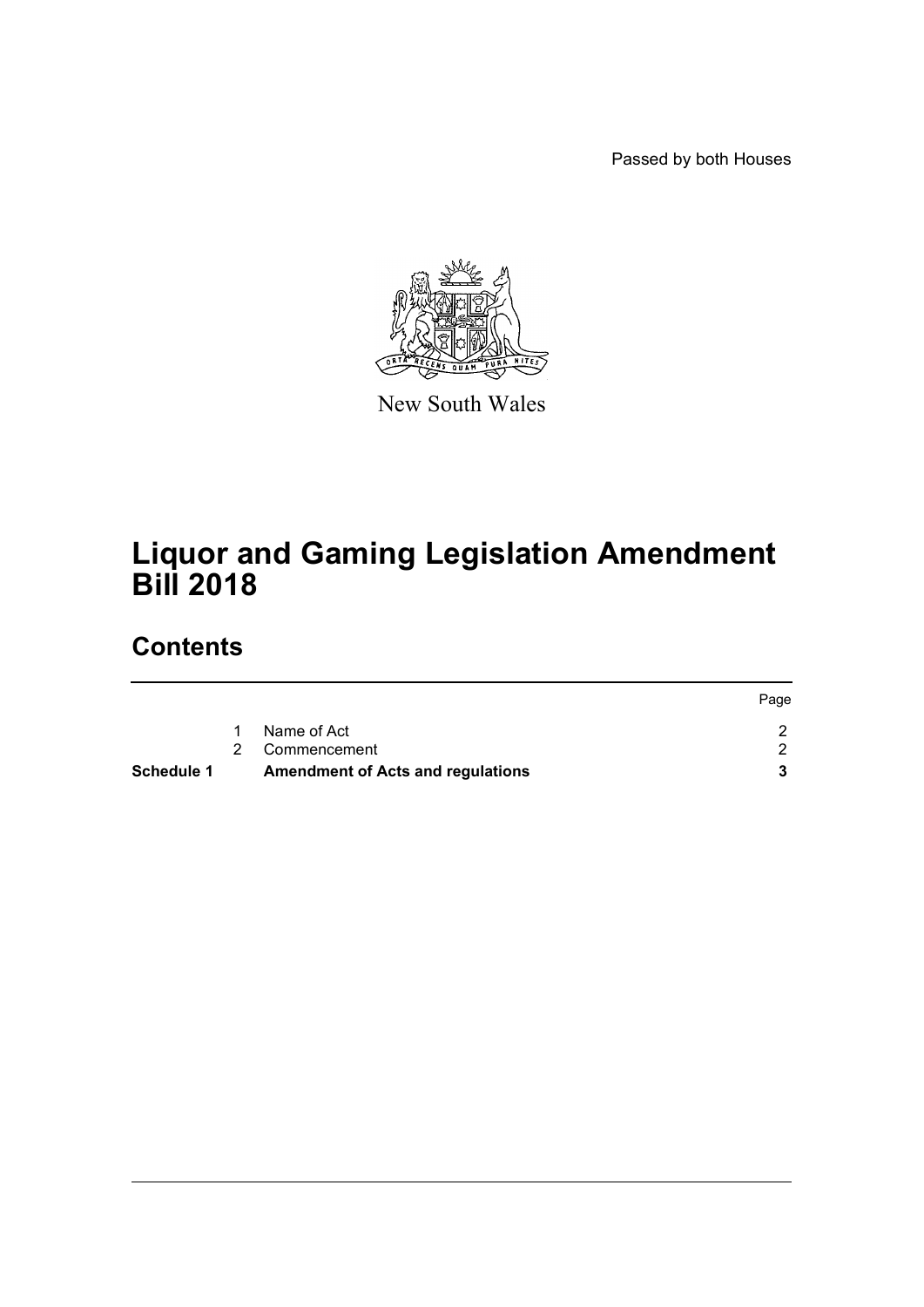*I certify that this public bill, which originated in the Legislative Assembly, has finally passed the Legislative Council and the Legislative Assembly of New South Wales.*

> *Clerk of the Legislative Assembly. Legislative Assembly, Sydney, , 2018*



New South Wales

# **Liquor and Gaming Legislation Amendment Bill 2018**

Act No , 2018

An Act to make miscellaneous amendments to certain gaming and liquor and other legislation.

See also the *Casino Control Amendment Act 2018*, the *Gaming Machines Amendment (Leasing and Assessment) Act 2018* and the *Registered Clubs Amendment (Accountability and Amalgamations) Act 2018*.

*I have examined this bill and find it to correspond in all respects with the bill as finally passed by both Houses.*

*Assistant Speaker of the Legislative Assembly.*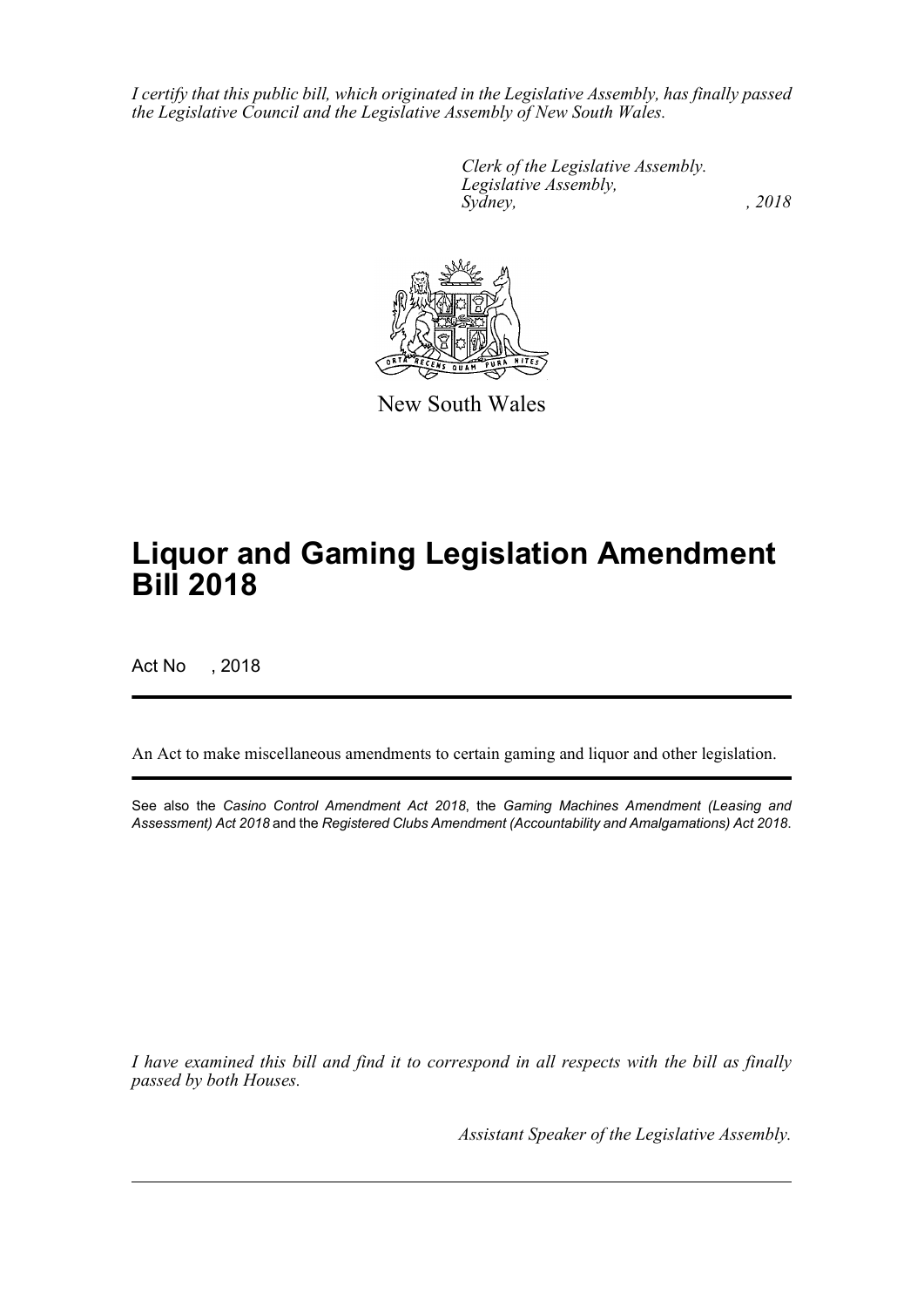Liquor and Gaming Legislation Amendment Bill 2018 [NSW]

### <span id="page-2-0"></span>**The Legislature of New South Wales enacts:**

### **1 Name of Act**

This Act is the *Liquor and Gaming Legislation Amendment Act 2018*.

### <span id="page-2-1"></span>**2 Commencement**

This Act commences on a day or days to be appointed by proclamation.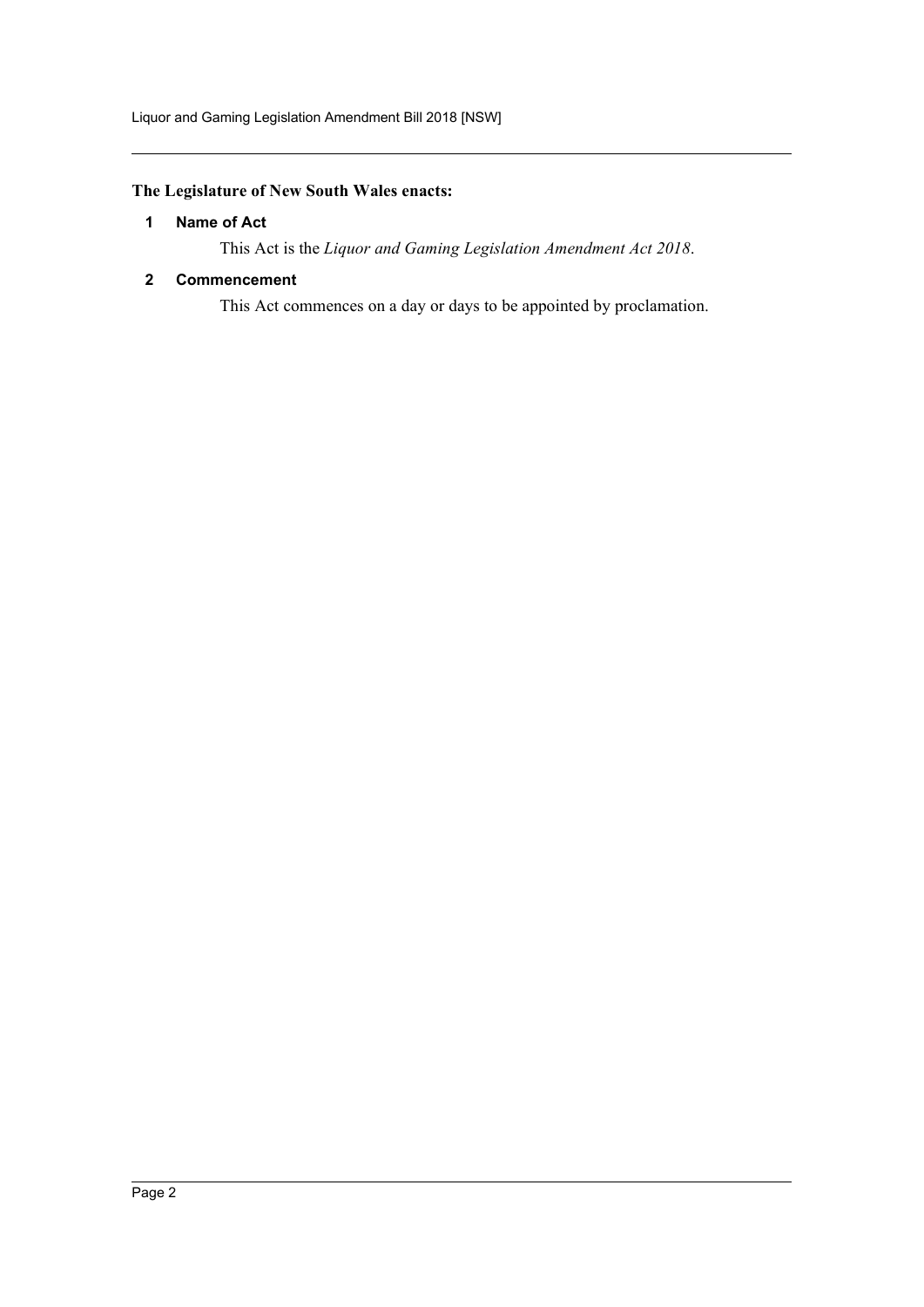# <span id="page-3-0"></span>**Schedule 1 Amendment of Acts and regulations**

## **1.1 Betting and Racing Act 1998 No 114**

### **[1] Section 4 Definitions**

Insert in alphabetical order in section 4 (1):

*advertisement* includes any information or material in the nature of an advertisement.

*inspector* means a person appointed as an inspector under section 33M and includes, in relation to section 26I, a person authorised by a racing controlling body to exercise the functions of an inspector under that section.

*publish* means disseminate or provide access to the public or a section of the public by oral, visual, written, electronic or other means (for example, by means of newspaper, radio, television, cinema or through the use of the Internet, subscription TV or other on-line communications system).

### **[2] Section 11 Provisions relating to inspection of records**

Omit "authorised officer" wherever occurring in section  $11$   $(1)$ ,  $(2)$ ,  $(5)$  and  $(6)$ .

Insert instead "inspector".

### **[3] Section 11 (4) and (7)**

Omit the subsections.

### **[4] Section 14 Punters' clubs**

Omit "50 penalty units" from section 14 (1). Insert instead "20 penalty units".

### **[5] Section 18C Certain sports betting services prohibited**

Omit the penalty provision from section 18C (1). Insert instead:

Maximum penalty:

- (a) for an individual:
	- (i) 50 penalty units for a first offence, or
	- (ii) 100 penalty units or imprisonment for 6 months (or both) for a second or subsequent offence, or
- (b) for a corporation:
	- (i) 250 penalty units for a first offence, or
	- (ii) 1,000 penalty units for a second or subsequent offence.

### **[6] Section 19 Declared betting event authority**

Omit the penalty provision from section 19 (1). Insert instead:

- (a) for an individual:
	- (i) 50 penalty units for a first offence, or
	- (ii) 100 penalty units or imprisonment for 6 months (or both) for a second or subsequent offence, or
- (b) for a corporation:
	- (i) 250 penalty units for a first offence, or
	- (ii) 1,000 penalty units for a second or subsequent offence.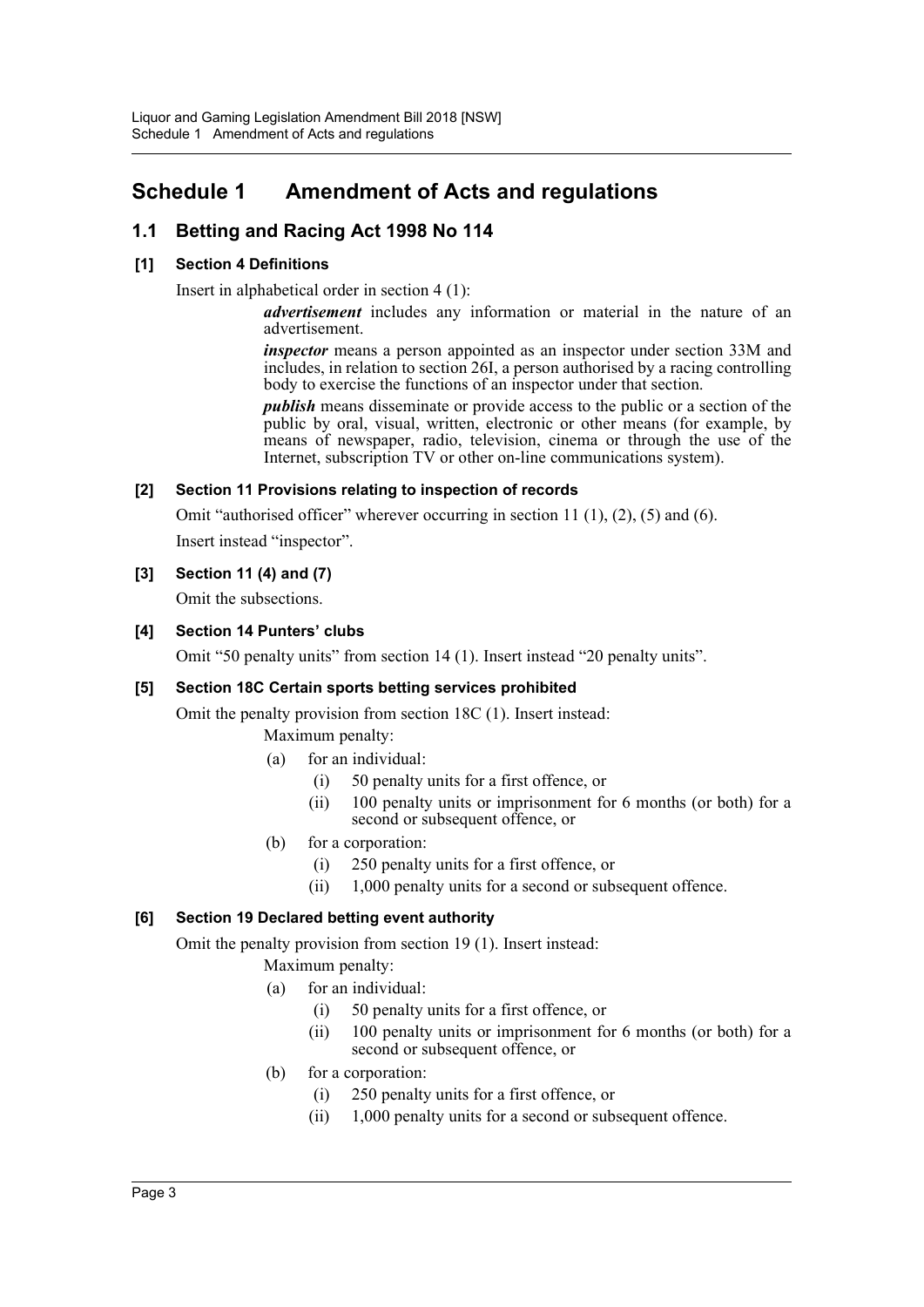### **[7] Section 21 Conditions relating to records**

Omit "authorised person" wherever occurring in section 21 (1). Insert instead "inspector".

**[8] Section 21 (3)**

Omit the subsection.

### **[9] Section 26I Inspection of records**

Omit "an identification card issued by the Minister" from section 26I (6) (a). Insert instead "the identification issued to the inspector under section 33M".

### **[10] Section 26I (7), definition of "inspector"**

Omit paragraph (a) of the definition. Insert instead:

(a) an inspector appointed under section 33M, or

### **[11] Section 27 Definitions**

Omit the definitions of *advertisement* and *publish*.

### **[12] Section 29 Publication of betting information**

Insert ", or cause to be published," after "publish" in section 29 (1).

### **[13] Section 29 (1)**

Omit the penalty provision. Insert instead:

Maximum penalty:

- (a) for an individual—50 penalty units or imprisonment for 6 months (or both), or
- (b) for a corporation—250 penalty units.

### **[14] Section 30 Advertising betting information and betting services**

Insert ", or cause to be published," after "publish" in section 30 (1).

### **[15] Section 30 (1) and (3)**

Omit the penalty provisions wherever occurring. Insert instead:

Maximum penalty:

- (a) for an individual—50 penalty units or imprisonment for 6 months (or both), or
- (b) for a corporation—250 penalty units.

### **[16] Section 31 Premises used for publishing betting information or betting services**

Omit the penalty provision from section 31 (1). Insert instead:

- (a) for an individual—50 penalty units or imprisonment for 6 months (or both), or
- (b) for a corporation—250 penalty units.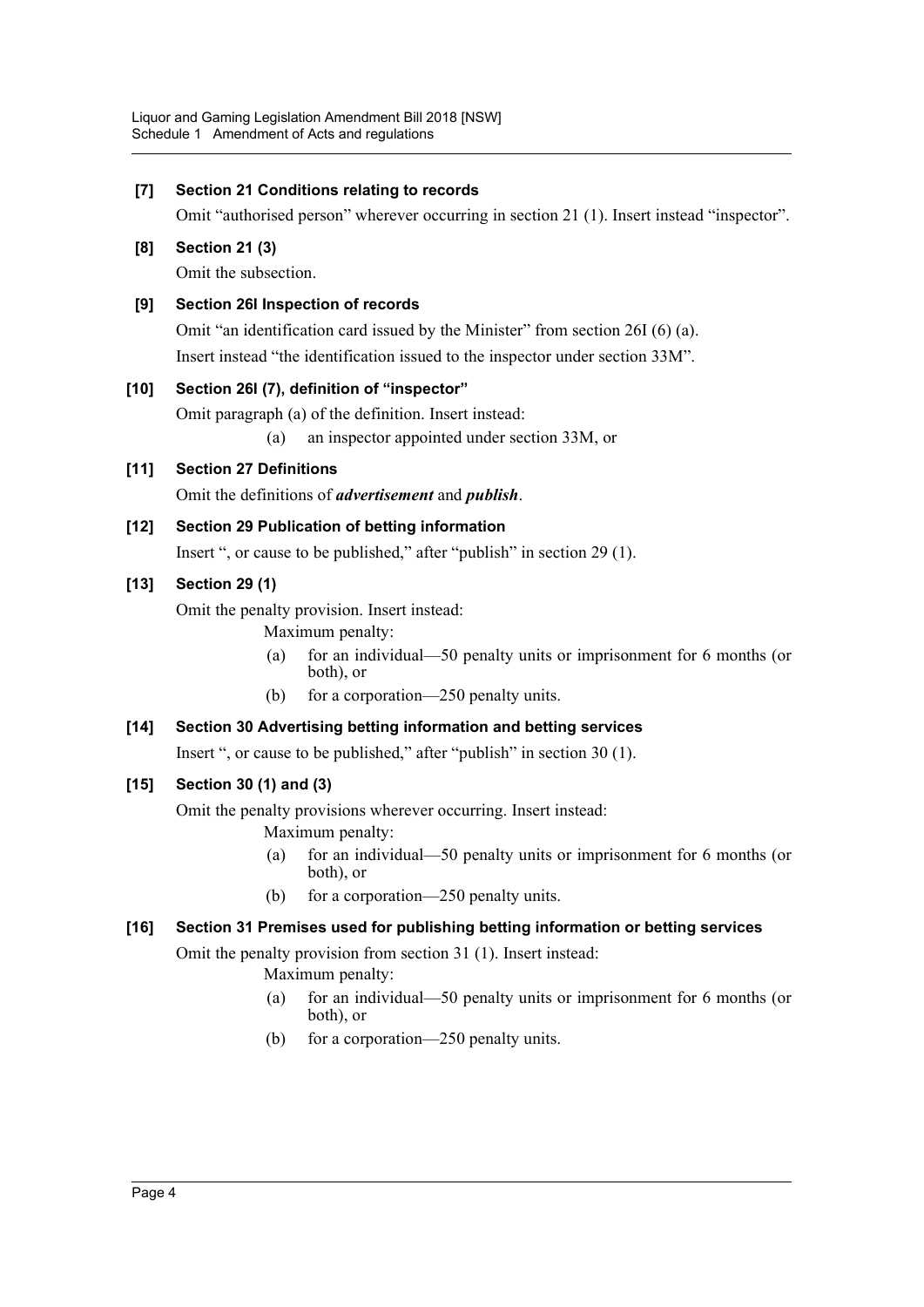### **[17] Part 4A**

Insert after Part 4:

# **Part 4A Gambling advertising and inducements**

### **33G Interpretation**

(1) In this Part:

*gambling advertisement* means an advertisement that gives publicity to, or otherwise promotes or is intended to promote, participation in gambling activities, but does not include a totalizator advertisement within the meaning of section 79 of the *Totalizator Act 1997*.

- (2) The publication of a gambling advertisement to a website that provides the opportunity for, or facilitates or enables, dissemination of information to the public or a section of the public (whether or not the particular publication results in the dissemination of information to the public or a section of the public) constitutes the publication of gambling information for the purposes of this Part.
- (3) This Part does not limit the operation of any regulations relating to responsible practices in the conduct of gambling activities, including regulations restricting or prohibiting the conduct of promotions or other activities (including advertising).

### **33H Prohibitions on gambling-related advertisements**

(1) A non-proprietary association or licensed betting service provider or any other person must not publish or communicate, or cause to be published or communicated, whether from in or outside New South Wales, any gambling advertisement that may be accessible to a person in New South Wales and that contravenes any requirement of this section.

- (a) for an individual—50 penalty units, or
- (b) for a corporation—500 penalty units.
- (2) A gambling advertisement must not:
	- (a) encourage a breach of the law, or
	- (b) depict children gambling, or
	- (c) be false, misleading or deceptive, or
	- (d) suggest that winning will be a definite outcome of participating in gambling activities, or
	- (e) suggest that participation in gambling activities is likely to improve a person's financial prospects, or
	- (f) promote the consumption of alcohol while engaging in gambling activities, or
	- (g) be published otherwise than in accordance with decency, dignity and good taste and, if the gambling advertisement takes the form of a television advertisement, in accordance with the *Commercial Television Industry Code of Practice* registered by the Australian Communications and Media Authority as in force on the day on which the gambling advertisement is published, or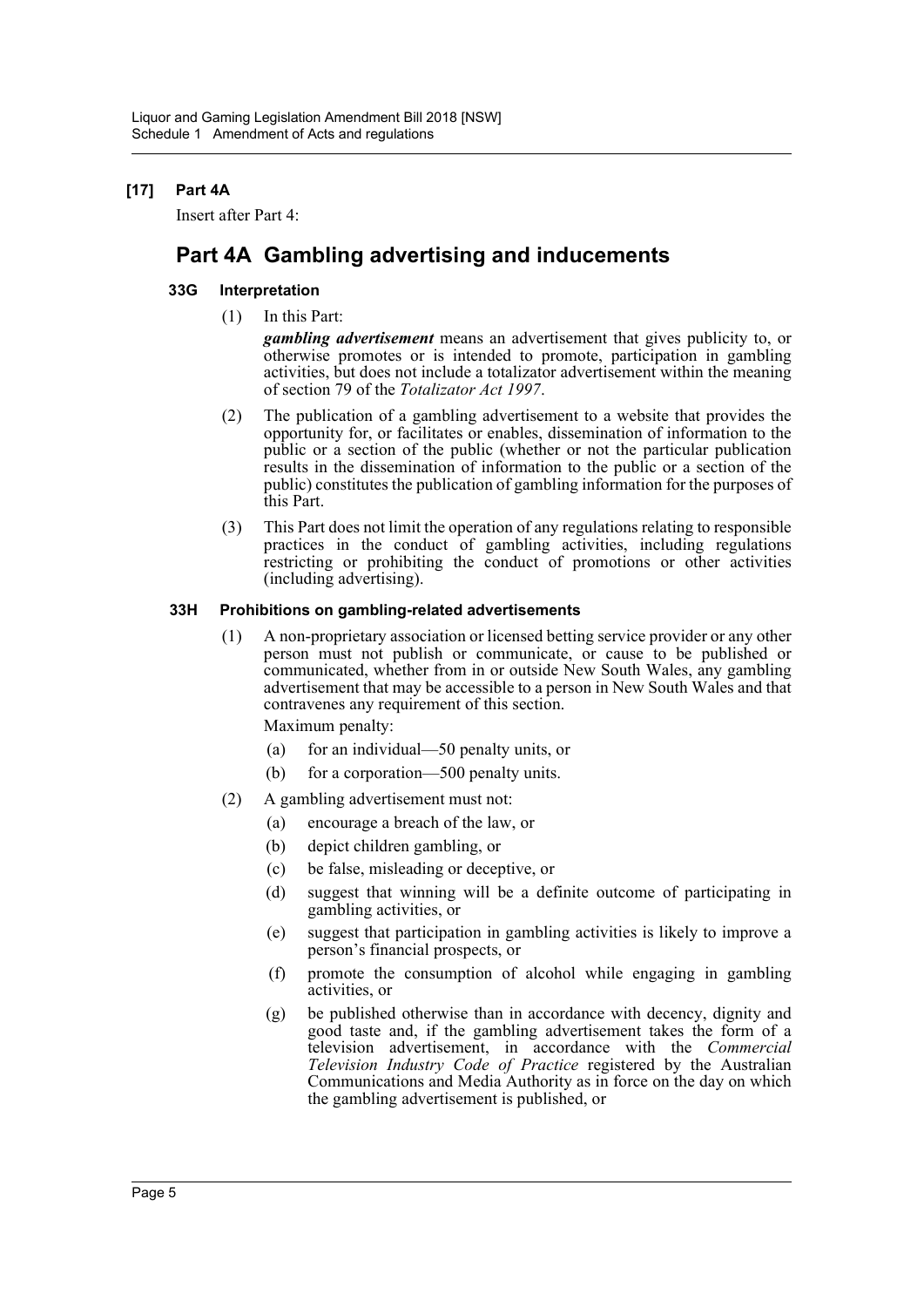- (h) include any inducement to participate, or to participate frequently, in any gambling activity (including an inducement to open a betting account).
- (3) A reference to an inducement in subsection (2) (h):
	- (a) includes an inducement that involves an offer that is not available to persons resident in New South Wales, and
	- (b) does not include an inducement published or communicated by a licensed betting service provider to a person who has a betting account with the licensed betting service provider at the time the advertisement is published or communicated to the person.
- (4) A non-proprietary association or licensed betting service provider or any other person must not publish, or cause to be published, any gambling advertisement in writing in a newspaper, magazine, poster or other printed form that does not contain the advisory statement prescribed by the regulations for the purposes of this subsection.

Maximum penalty:

- (a) for an individual—50 penalty units, or
- (b) for a corporation—500 penalty units.
- (5) A non-proprietary association or licensed betting service provider or any other person must not enter into or extend the duration of any contract or arrangement for the publication or communication of any gambling advertisement that does not comply with this section.

Maximum penalty:

- (a) for an individual—50 penalty units, or
- (b) for a corporation—500 penalty units.
- (6) A person (other than a betting service provider) does not commit an offence under this section in respect of the publication or communication of a gambling advertisement if:
	- (a) the gambling advertisement was in the form provided (directly or indirectly) or approved by or on behalf of a betting service provider for the purposes of its publication or communication, and
	- (b) the person has not been notified by or on behalf of the Minister that the publication or communication of the gambling advertisement may contravene this section.

#### **33I Gambling-related advertisements during sporting fixtures**

- (1) This section applies to a sporting fixture that is, or is part of, a sporting event for which there is a sports controlling body.
- (2) A person must not publish a gambling advertisement in relation to a sporting fixture during the sporting fixture including during any breaks in the sporting fixture.

- (a) for an individual—50 penalty units, or
- (b) for a corporation—500 penalty units.
- (3) This section does not apply to an extended sporting fixture unless the Minister has published a notice in the Gazette that provides that this section is to apply to that fixture. The Minister may publish a notice if the Minister considers it to be in the public interest.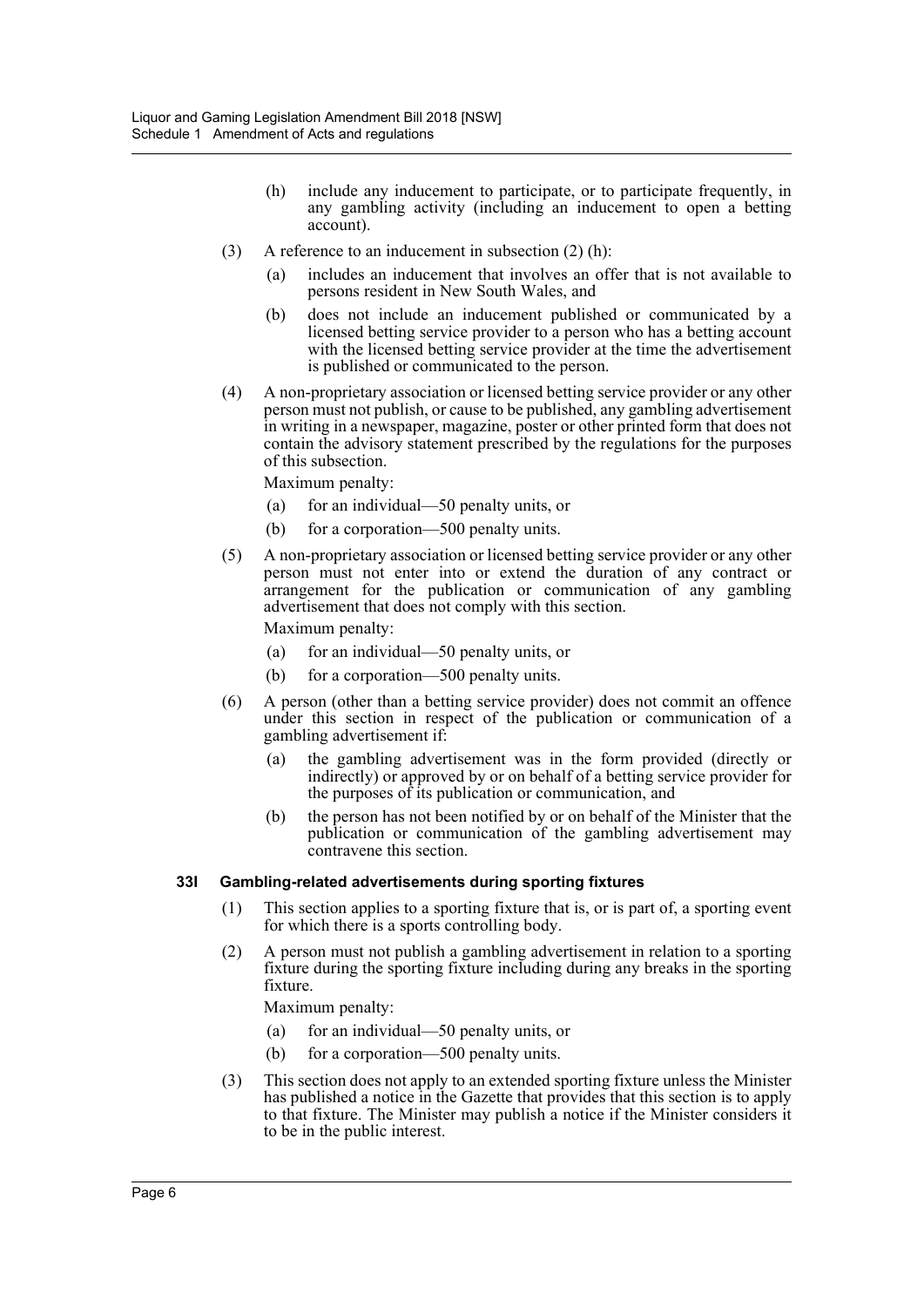- (4) This section does not apply to the following advertisements:
	- (a) an advertisement to the extent that it is published on the internet,
	- (b) an advertisement to the extent that it is published in gambling premises.
- (5) For the avoidance of doubt, an advertisement that is in place before a sporting fixture commences (such as an advertisement on a billboard) is taken, for the purposes of this section, not to be published during the sporting fixture.
- (6) In this section:

*extended sporting fixture* means:

- (a) a sporting fixture that is scheduled to take place over a period exceeding 4 hours, or
- (b) a sporting fixture that takes place on multiple days.

*gambling premises* means a hotel, racing club or registered club within the meaning of the *Liquor Act 2007* or premises operated by a licensee (or an agent of a licensee) under the *Totalizator Act 1997* for the purposes of the conduct of a totalizator under that Act.

*sporting fixture* means a single match, game, contest, race (but not a race as defined in section 4) or fight, whether taking place on a single day or multiple days.

### **33J Gambling inducements**

A non-proprietary association or licensed betting service provider or any other person must not offer or supply, or cause to be offered or supplied, any free or discounted liquor as an inducement to participate, or to participate frequently, in any gambling activity conducted at a racecourse.

Maximum penalty:

- (a) for an individual—50 penalty units, or
- (b) for a corporation—500 penalty units.

### **[18] Part 4B**

Insert before Part 5:

# **Part 4B Investigation and enforcement powers**

### **33K Definitions**

In this Part:

*GALA Act* means the *Gaming and Liquor Administration Act 2007*. *Secretary* has the same meaning as in the *Gaming and Liquor Administration Act 2007*.

### **33L Purposes for which powers under this Part may be exercised**

Powers may be exercised under this Part for the following purposes:

- (a) for determining whether there has been compliance with or a contravention of this Act, and the regulations and instruments made under it,
- (b) for obtaining information or records for purposes connected with the administration of this Act and the regulations and instruments made under it,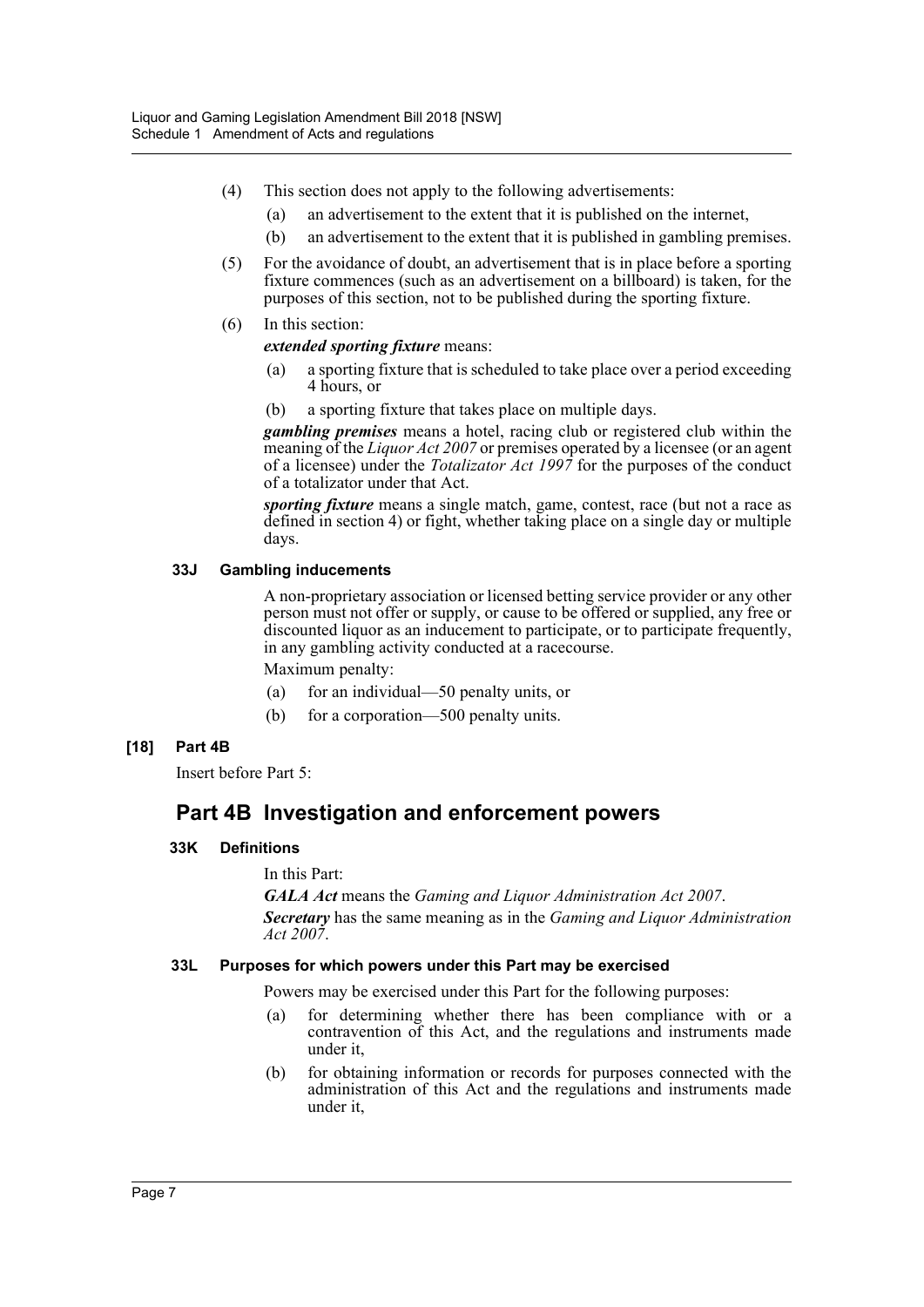- (c) in connection with exercising the functions of an inspector under this Act and the regulations and instruments made under it,
- (d) generally for administering this Act, and the regulations and instruments made under it, and promoting its objects.

#### **33M Appointment and identification of inspectors**

- (1) The Secretary may appoint a Public Service employee to be an inspector for the purposes of this Act and the regulations and instruments made under it.
- (2) The Secretary is taken to have been appointed as an inspector.
- (3) The Secretary is to cause each inspector to be issued with a means of identification in the form approved by the Secretary.
- (4) In the course of exercising the functions of an inspector under this Act and the regulations and instruments made under it, the inspector must, if requested to do so by any person affected by the exercise of any such function, produce the inspector's identification for inspection by the person unless to do so would defeat the purpose for which the functions are to be exercised.

#### **33N Powers of inspectors**

An inspector has and may exercise the functions of an inspector under Divisions 2, 3, 4 and 6 of Part 4 of the GALA Act (as applied by section 33O) for any of the purposes referred to in section 33L.

### **33O Application of GALA Act**

- (1) Sections 14 and 15 of the GALA Act apply to the appointment of an inspector under section 33M in the same way that they apply to the appointment of an inspector under the GALA Act.
- (2) The provisions of Divisions 2, 3, 4 and 6 of Part 4 of the GALA Act and sections 17 (Secrecy) and 37 (Protection from personal liability) apply to and in respect of this Act and the regulations and instruments made under it as if those provisions were part of this Act, but modified so that:
	- (a) references in those provisions to the gaming and liquor legislation were references to this Act and the regulations and instruments made under it, and
	- (b) references in those provisions to "this Act" and "this Part" were references to this Act and this Part, respectively, and
	- (c) references in those provisions to an inspector were references to inspectors appointed under section 33M, and
	- (d) references in sections 28 (2) and 30 (2) of the GALA Act to "the Authority" were references to the Secretary, and
	- (e) the reference in section 24 (1) of the GALA Act to section 18 were a reference to section 33L, and
	- (f) section 35 (2) of the GALA Act does not apply to the extent that it prevents a person from being excused from answering a question on the ground that the answer may tend to incriminate the person, and
	- (g) section 35 (5) (b) of the GALA Act does not apply to the extent that it makes information obtained as a result of an answer given that might incriminate a person admissible.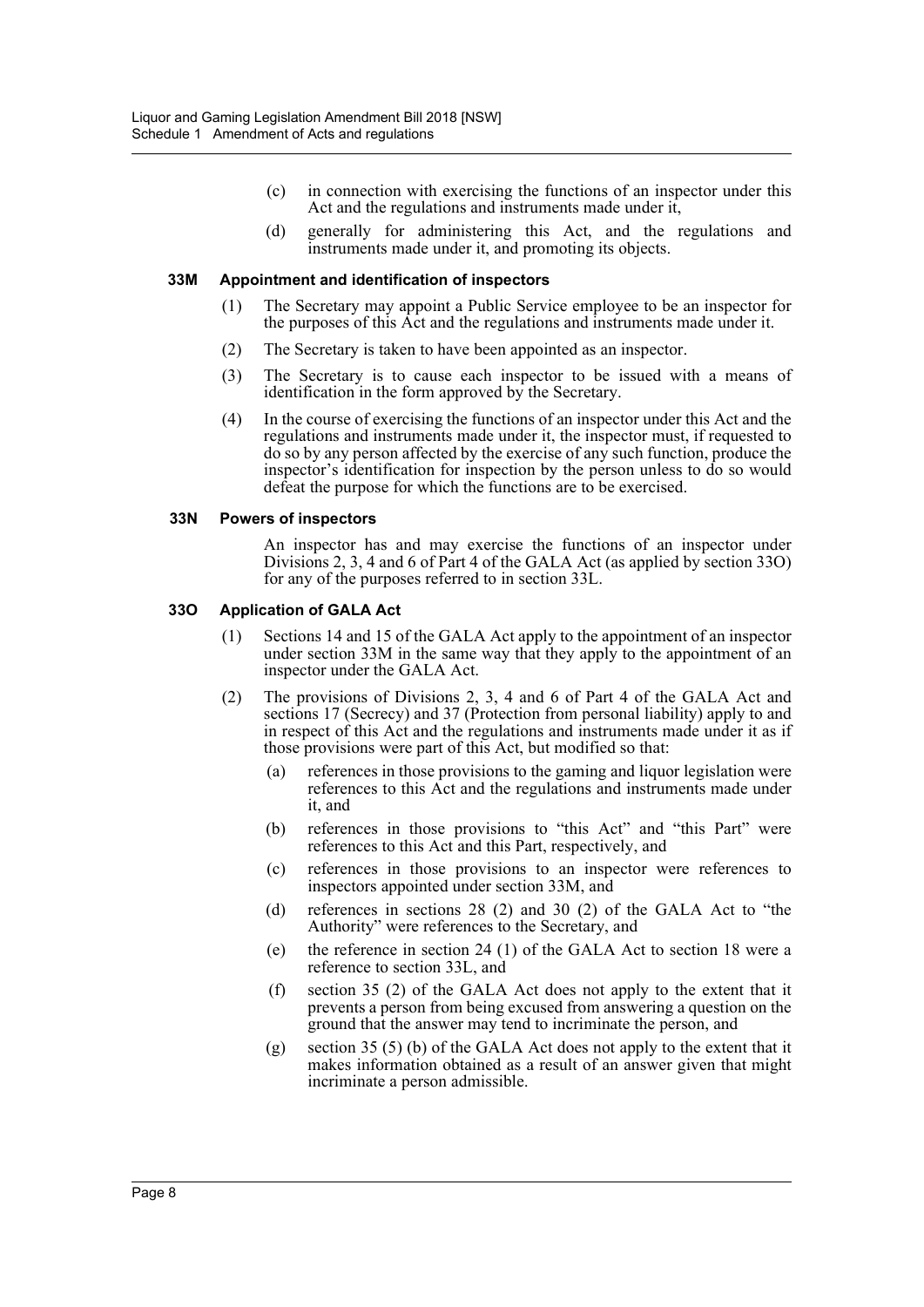- (3) For the avoidance of doubt, a prosecution of a person for an offence against a provision of the GALA Act (as applying under this section) is to be taken as if the offence were an offence under this Act.
- (4) The functions that an inspector has under Part 4 of the GALA Act are, for the purposes of any provision of this Act and the regulations and instruments made under it, taken to be functions under this Act and the regulations and instruments made under it.
- (5) If an inspector has functions in respect of a matter under both the GALA Act (as applying under this section) and under any other provision of this Act or the regulations made under it, the fact that there is a restriction on the exercise of a function under this Act or the regulations does not of itself operate to restrict the exercise by an inspector of any similar or the same function under the GALA Act.

### **[19] Section 34 Delegation**

Omit "and" from the end of section 34 (a) and omit section 34 (b).

### **[20] Section 35AA**

Insert after section 35:

### **35AA Penalty notices**

- (1) An authorised officer may issue a penalty notice to a person if it appears to the officer that the person has committed a penalty notice offence.
- (2) A penalty notice offence is an offence against this Act or the regulations that is prescribed by the regulations as a penalty notice offence.
- (3) The *Fines Act 1996* applies to a penalty notice issued under this section. **Note.** The *Fines Act 1996* provides that, if a person issued with a penalty notice does not wish to have the matter determined by a court, the person may pay the amount specified in the notice and is not liable to any further proceedings for the alleged offence.
- (4) The amount payable under a penalty notice issued under this section is the amount prescribed for the alleged offence by the regulations (not exceeding the maximum amount of penalty that could be imposed for the offence by a court).
- (5) This section does not limit the operation of any other provision of, or made under, this or any other Act relating to proceedings that may be taken in respect of offences.
- (6) In this section, *authorised officer* means a police officer or an inspector.

### **[21] Section 35A Remedial orders**

Insert ", or cause to be published," after "publish" in section 35A (1) (a).

### **[22] Section 36AA**

Insert after section 36A:

#### **36AA Liability of directors etc for offences by corporation—offences attracting executive liability**

- (1) For the purposes of this section, an *executive liability offence* is:
	- (a) an offence against any of the following provisions of this Act that is committed by a corporation: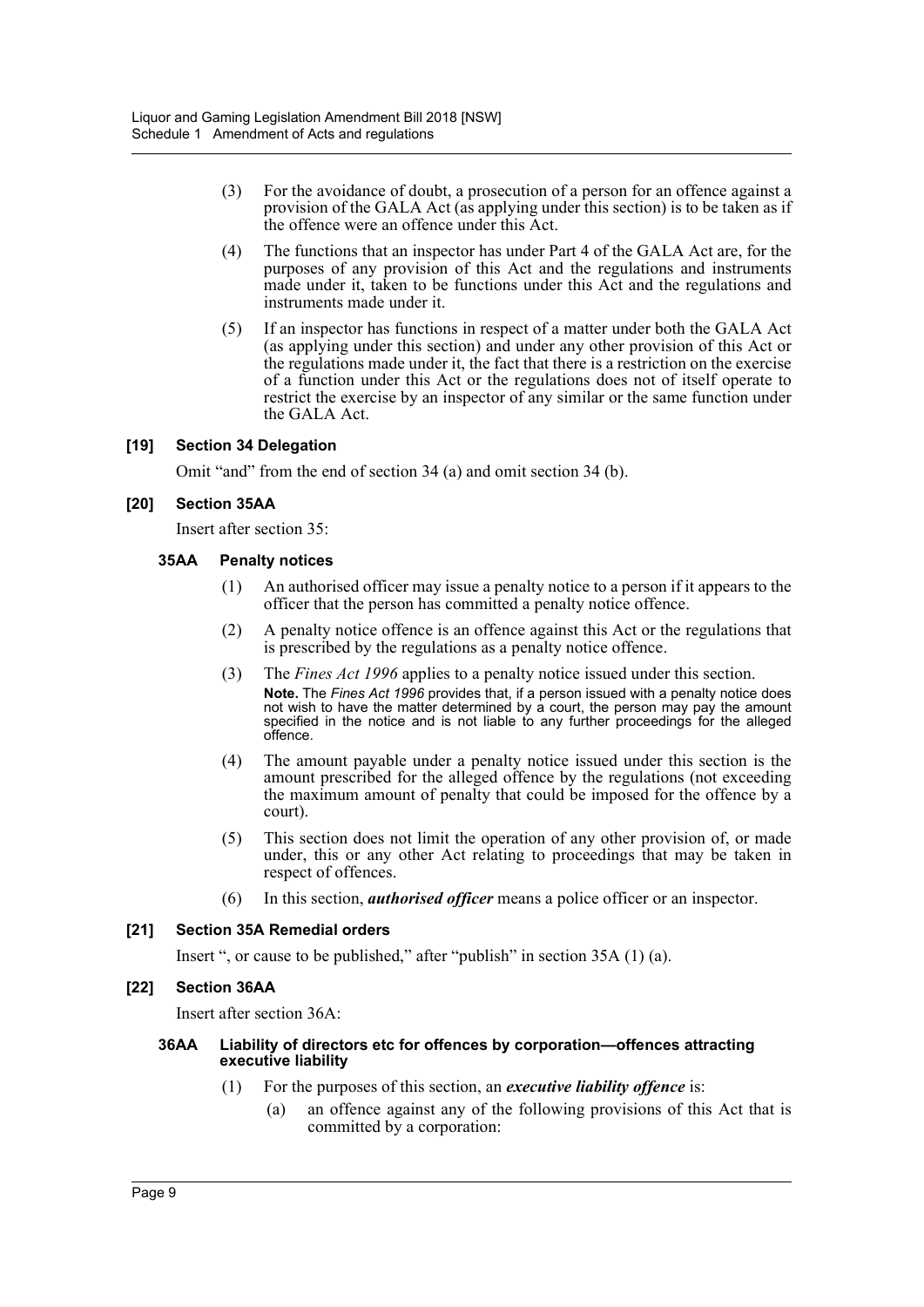- (i) section 18C,
- (ii) section 19,
- (iii) section 33H,
- (iv) section 33I,
- (v) section 33J, or
- (b) an offence against the regulations:
	- (i) that is prescribed by the regulations as an offence to which this section applies, and
	- (ii) that is committed by a corporation.
- (2) A person commits an offence against this section if:
	- (a) a corporation commits an executive liability offence, and
	- (b) the person is:
		- (i) a director of the corporation, or
		- (ii) an individual who is involved in the management of the corporation and who is in a position to influence the conduct of the corporation in relation to the commission of the executive liability offence, and
	- (c) the person:
		- (i) knows or ought reasonably to know that the executive liability offence (or an offence of the same type) would be or is being committed, and
		- (ii) fails to take all reasonable steps to prevent or stop the commission of that offence.

Maximum penalty: The maximum penalty for the executive liability offence if committed by an individual.

- (3) The prosecution bears the legal burden of proving the elements of the offence against this section.
- (4) The offence against this section can only be prosecuted by a person who can bring a prosecution for the executive liability offence.
- (5) This section does not affect the liability of the corporation for the executive liability offence, and applies whether or not the corporation is prosecuted for, or convicted of, the executive liability offence.
- (6) This section does not affect the application of any other law relating to the criminal liability of any persons (whether or not directors or other managers of the corporation) who are accessories to the commission of the executive liability offence or are otherwise concerned in, or party to, the commission of the executive liability offence.
- (7) In this section:

*director* has the same meaning as in the *Corporations Act 2001* of the Commonwealth.

*reasonable steps*, in relation to the commission of an executive liability offence, includes, but is not limited to, such action (if any) of the following kinds as is reasonable in all the circumstances:

- (a) action towards:
	- (i) assessing the corporation's compliance with the provision creating the executive liability offence, and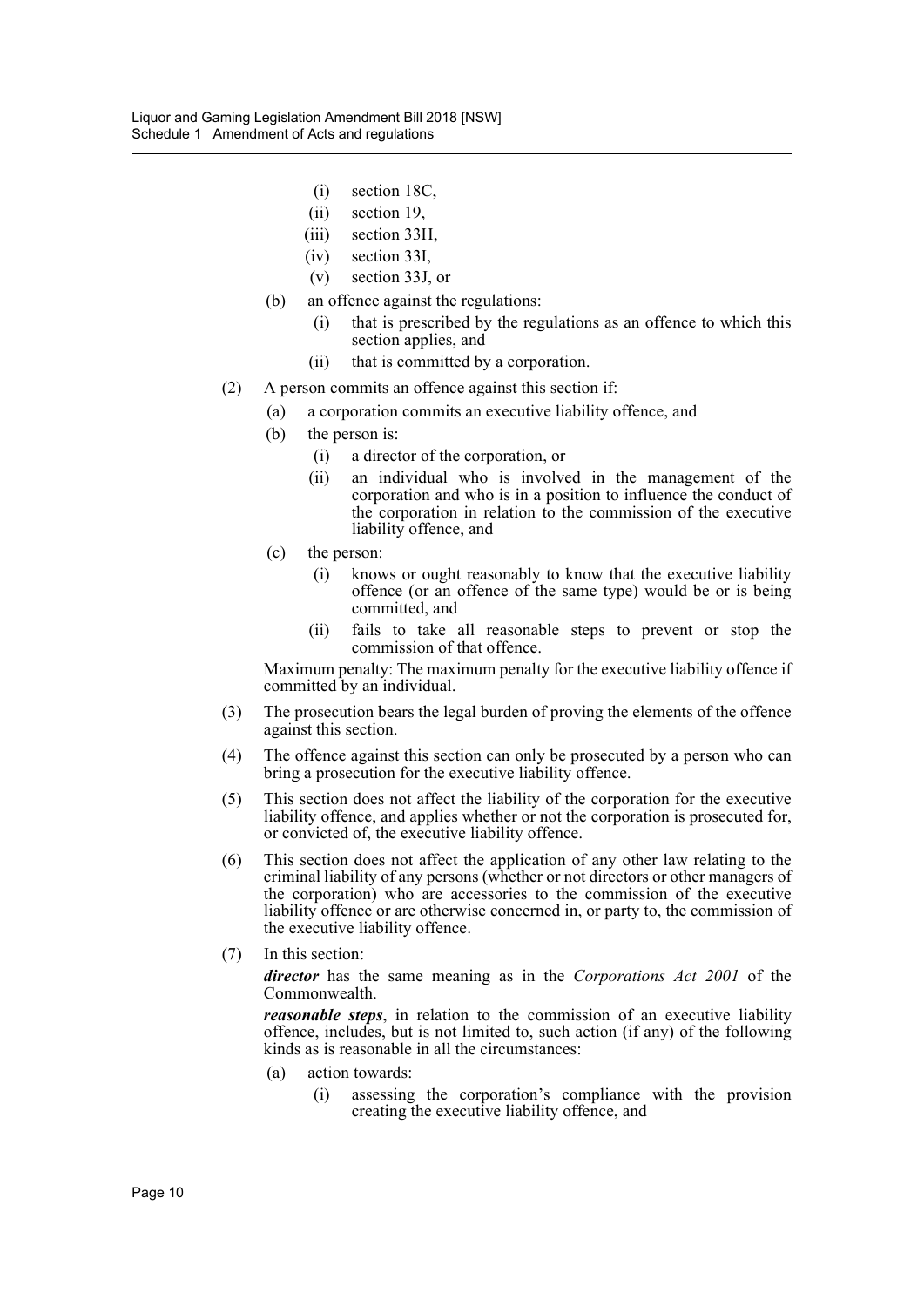- (ii) ensuring that the corporation arranged regular professional assessments of its compliance with the provision,
- (b) action towards ensuring that the corporation's employees, agents and contractors are provided with information, training, instruction and supervision appropriate to them to enable them to comply with the provision creating the executive liability offence so far as the provision is relevant to them,
- (c) action towards ensuring that:
	- (i) the equipment and other resources, and
	- (ii) the structures, work systems and other processes,

relevant to compliance with the provision creating the executive liability offence are appropriate in all the circumstances,

(d) action towards creating and maintaining a corporate culture that does not direct, encourage, tolerate or lead to non-compliance with the provision creating the executive liability offence.

### **[23] Section 36C**

Omit the section. Insert instead:

#### **36C Giving of notices and other documents**

- (1) For the purposes of this Act, a notice or other document may be given to a person (or a notice or other document may be served on a person):
	- (a) in the case of an individual:
		- (i) by delivering it personally to the individual, or
		- (ii) by posting it, addressed to the individual at the individual's residential address, business address or address for service of notices, or
		- (iii) by leaving it with a person apparently aged 16 years or more at the individual's residential address or business address, or
		- (iv) by sending it by means of electronic communication or facsimile transmission, addressed to the individual at the individual's address for service of electronic communications or facsimile transmissions, in accordance with the individual's information technology requirements with respect to the receipt of electronic communications or facsimile transmissions, or
	- (b) in the case of a corporation:
		- (i) by delivering it personally to a person concerned in the corporation's management, or
		- (ii) by posting it, addressed to the corporation at the corporation's business address or address for service of notices, or
		- (iii) by leaving it with a person apparently aged 16 years or more at the corporation's business address, or
		- (iv) by sending it by means of electronic communication or facsimile transmission, addressed to the corporation at the corporation's address for service of electronic communications or facsimile transmissions, in accordance with the corporation's information technology requirements with respect to the receipt of electronic communications or facsimile transmissions.
- (2) A reference in this section to a person's address of any particular kind includes a reference to the address of that kind: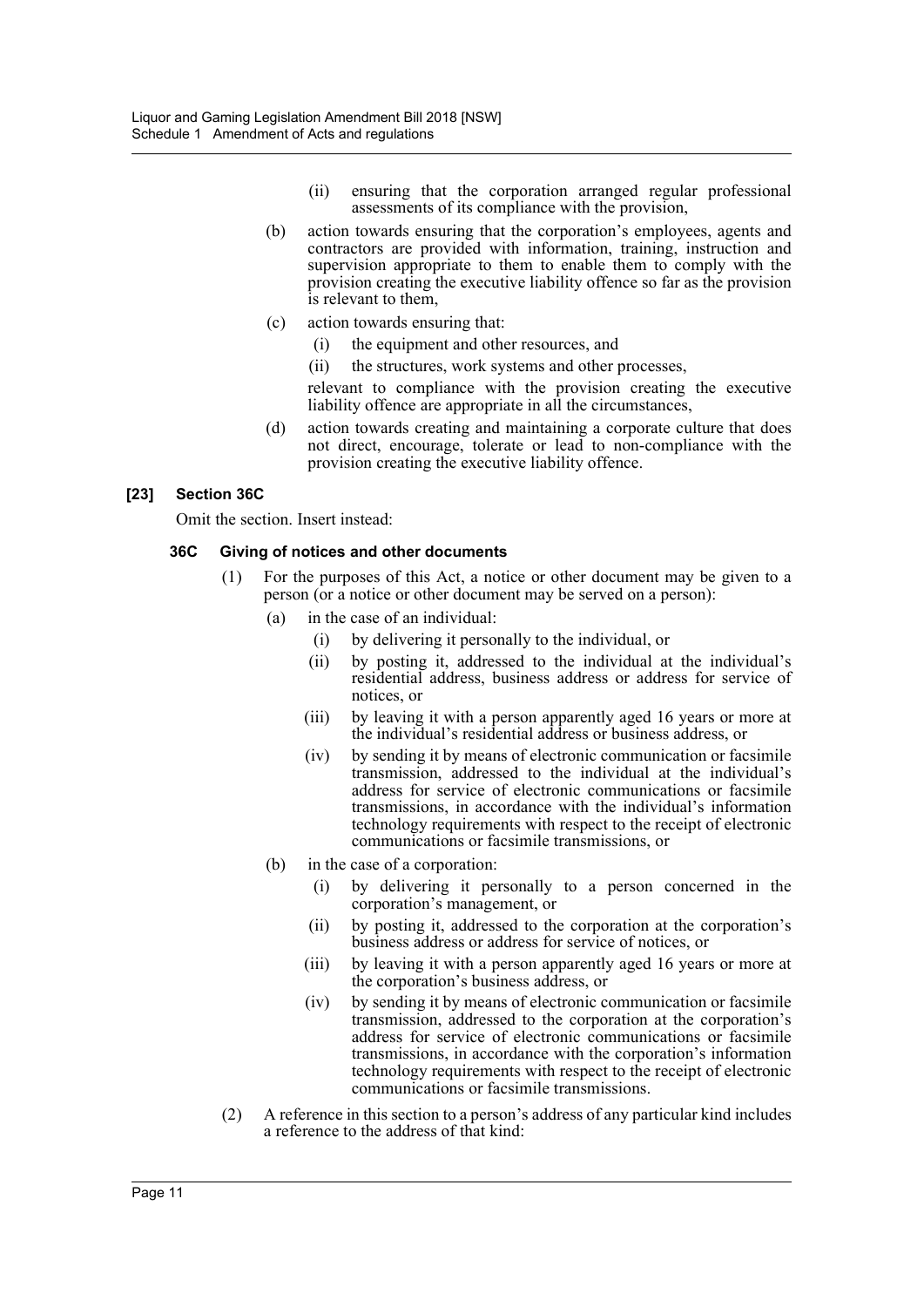- (a) as last known to the Secretary, or
- (b) as nominated by the person and provided to the Secretary.
- (3) In this section, *business address* in relation to a person includes the address of any racecourse of which the person is the licensee.

#### **[24] Schedule 1 Savings and transitional provisions**

Insert after clause 21:

### **Part 10 Provisions consequent on enactment of Liquor and Gaming Legislation Amendment Act 2018**

#### **22 Definition**

In this Part: *amending Act* means the *Liquor and Gaming Legislation Amendment Act 2018*.

#### **23 Inspectors**

A person who, immediately before the amendment of section 11, 21 or 26I by the amending Act, was an authorised officer or inspector within the meaning of that section is taken, on the commencement of the amendment, to have been appointed as an inspector under section 33M as inserted by the amending Act.

### **1.2 Betting and Racing Regulation 2012**

#### **[1] Clause 10A**

Insert after clause 10:

### **10A Advisory statement**

The following advisory statement is prescribed for the purposes of section 33H $(4)$  of the Act: Think! About your choices Call Gambling Help 1800 858 858 www.gamblinghelp.nsw.gov.au

### **[2] Part 2, Division 2 Gambling advertising and inducements**

Omit the Division.

### **[3] Clause 22 Remedial orders**

Omit "and 33" from clause 22 (a). Insert instead ", 33, 33H and 33J".

### **[4] Clause 22 (b)**

Omit "9, 10, 12 and 13". Insert instead "9 and 10".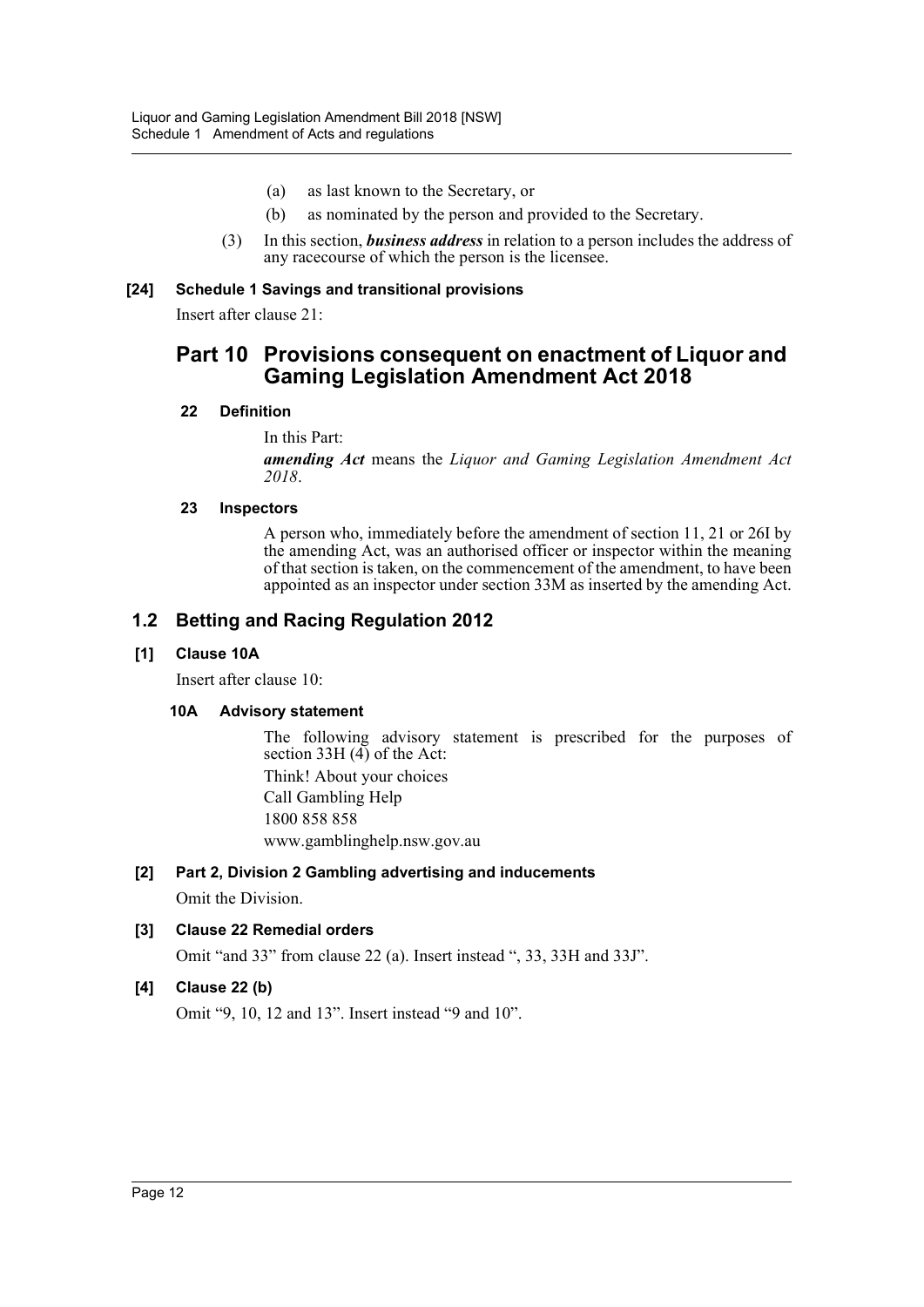### **[5] Clause 22A**

Insert after clause 22:

### **22A Penalty notices**

For the purposes of section 35AA of the Act, an offence under section 34 (1) or (4) of the GALA Act as applied by section 33O of the Act is prescribed as an offence for which a penalty notice may be issued and the prescribed penalty for any such offence is  $$1,100$ .

### **1.3 Casino Control Act 1992 No 15**

### **[1] Section 63 Change in state of affairs of licensee**

Omit "20 penalty units". Insert instead "50 penalty units".

### **[2] Section 79 Exclusion of persons from casino**

Omit section 79 (4).

### **[3] Section 80 Review of exclusion order**

Omit section 80 (1).

### **[4] Section 80 (1B)**

Insert after section 80 (1A):

(1B) A person who is given an exclusion order by the casino operator on application made by another party who considers the person has a problem from gambling activities may apply to the casino operator for review of the order.

### **[5] Section 80 (2A) and (2B)**

Insert after section 80 (2):

- (2A) The casino operator must review the exclusion order and notify the applicant in writing of its decision within 14 days (or such other period as may be prescribed by the regulations) of receiving the application.
- (2B) An exclusion order that the casino operator allows to stand may be reviewed by the Authority on application made to it by the person to whom the order applies within 14 days after receiving notice of the decision to allow it to stand.

### **[6] Section 80 (4)–(5A)**

Omit the subsections.

### **[7] Section 80 (7)**

Insert "casino operator's or the" after "pending the".

### **1.4 Gambling (Two-up) Act 1998 No 115**

### **[1] Section 17 Appointment of two-up inspectors**

Omit ", fingerprints or palm prints" from section 17 (5).

### **[2] Section 23 Information relating to key employees**

Omit ", fingerprints and palm prints" wherever occurring in section 23 (1) (a) and (2).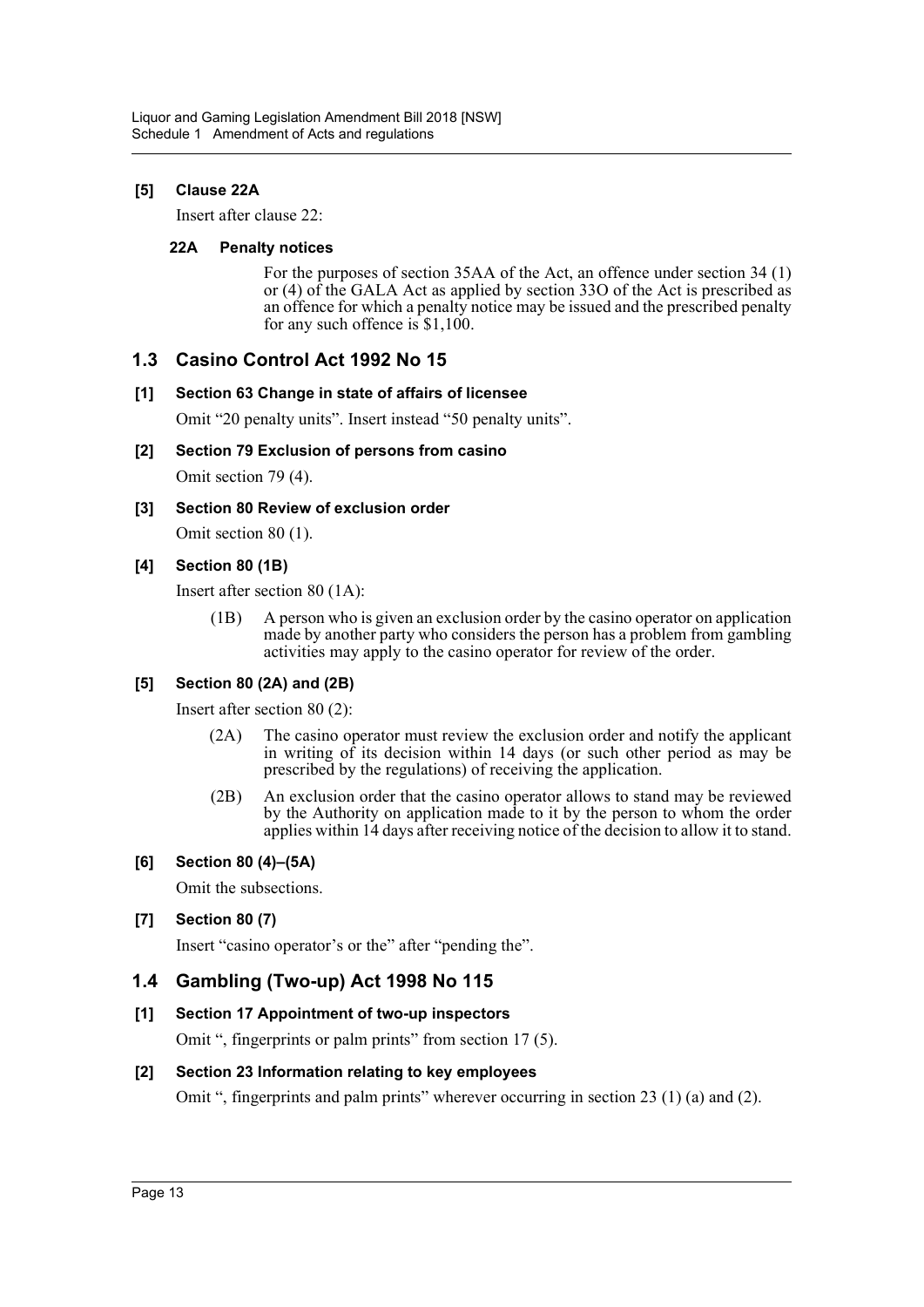### **[3] Section 28 Destruction of fingerprints and palm prints**

Insert "(as in force before the amendment of provisions of that Part by the *Liquor and Gaming Legislation Amendment Act 2018*)" after "Part 3" in section 28 (1).

### **1.5 Gaming and Liquor Administration Act 2007 No 91**

### **[1] Section 3 Definitions**

Insert after paragraph (a) of the definition of *key official* in section 3 (1):

(b) the General Counsel of the Authority,

### **[2] Section 16 Restrictions relating to key officials and former key officials**

Insert "without the approval of the appropriate authority carry out any of the following activities" after "must not" wherever occurring in section 16 (1) and (2).

### **[3] Section 16 (1) (a), (b) and (e) and (2) (a)**

Omit "or" wherever lastly occurring.

### **[4] Section 16 (1) (b) and (e) and (2) (b)**

Omit "without the approval of the appropriate authority," wherever occurring.

### **[5] Section 16 (1) (c)**

Omit the paragraph. Insert instead:

(c) solicit employment, in any capacity, from a gaming or liquor licensee, a person known by the official to be a close associate of such a licensee or from a gaming or liquor industry peak body,

### **[6] Section 16 (1) (d) (iv)**

Insert after section  $16(1)$  (d) (iii):

(iv) a gaming or liquor industry peak body,

### **[7] Section 16 (2A)–(2C)**

Insert after section 16 (2):

- (2A) A key official, former key official, gaming or liquor licensee or close associate may apply in writing to the appropriate authority for an approval under this section.
- (2B) The appropriate authority may grant an approval under this section if the appropriate authority is satisfied that the carrying out of the activity does not involve, or is unlikely to involve, any undue risk that is inconsistent with the objects of this Act.
- (2C) The regulations may make provision for and with respect to the criteria to be used by the appropriate authority in determining whether to grant an approval under this section.

### **[8] Section 16 (3A)**

Insert after section 16 (3):

(3A) The Minister may, by order in writing published in the Gazette, determine that an association, organisation or other body representing the interests of gaming or liquor licensees is a gaming or liquor industry peak body for the purposes of this section.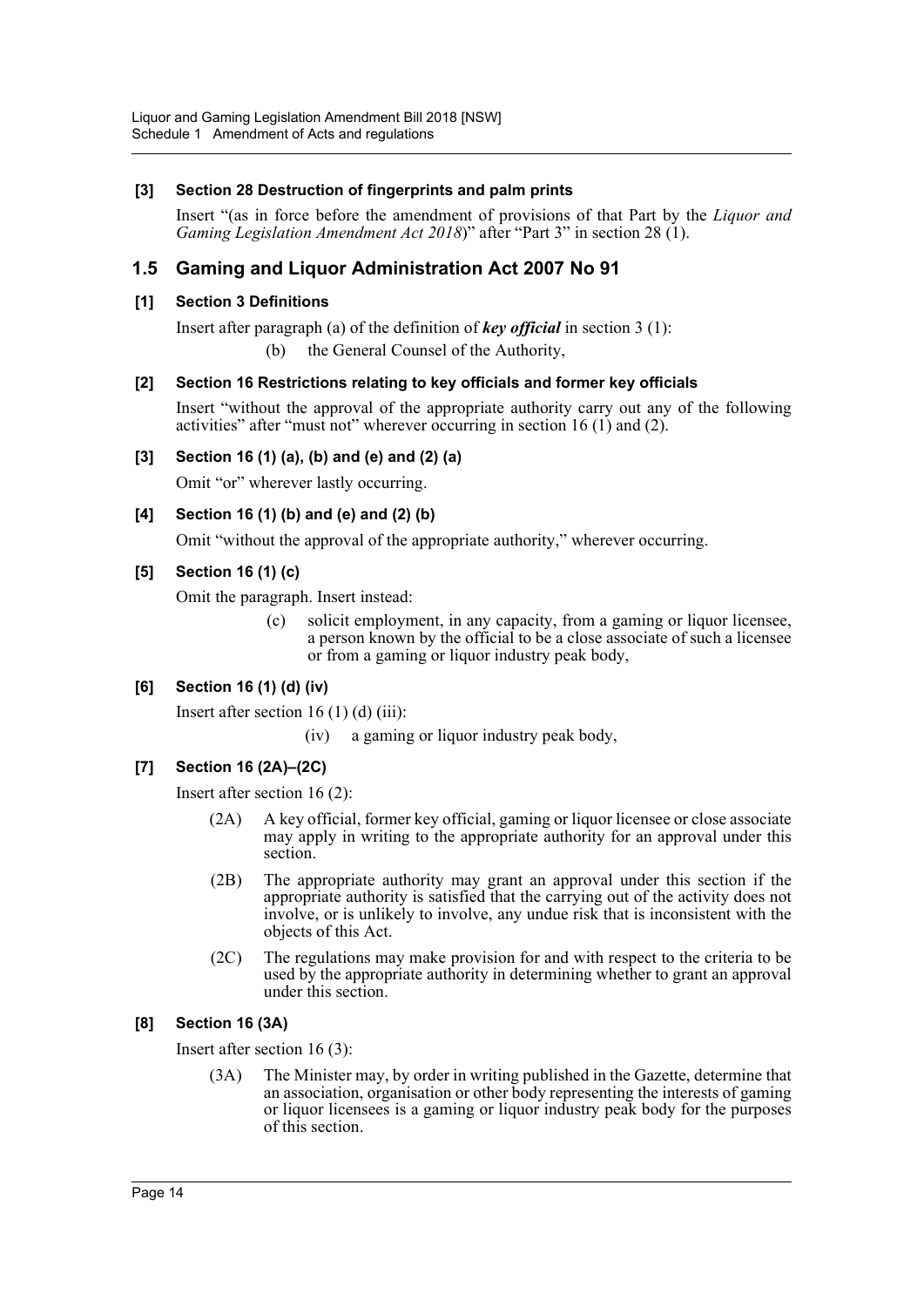### **[9] Section 16 (4), definition of "former key official"**

Omit the definition. Insert instead:

#### *former key official* means:

- (a) a person who was a key official (other than a person referred to in paragraph (b) or (c)) at any time during the previous 2 years but who is no longer a key official, or
- (b) a person who was engaged in the administration of the gaming and liquor legislation and was a designated Public Service employee other than a Public Service senior executive at any time during the previous 6 months but who is no longer a key official, or
- (c) a person who was at any time General Counsel of the Authority but who is no longer a key official.

### **[10] Section 16 (4)**

Insert in alphabetical order:

*gaming or liquor industry peak body* means an association, organisation or other body determined to be a gaming or liquor industry peak body by order under subsection (3A).

### **1.6 Gaming Machines Act 2001 No 127**

### **[1] Section 45 Regulation of promotional prizes and player reward schemes**

Insert "or cause or permit to be offered or presented" after "present" wherever occurring in section 45 $(2)$  $(a)$  and  $(b)$ .

### **[2] Section 45 (2) (b1)**

Insert after section 45 (2) (b):

(b1) offer or provide, or cause or permit to be offered or provided, a promotional prize (including a free give away) that is indecent or offensive, or

### **[3] Sections 45A and 45B**

Insert after section 45:

### **45A Disclosure of information in player activity statements**

- (1) This section applies in relation to a player activity statement that relates to the playing of approved gaming machines under a player reward scheme (within the meaning of section 45) conducted regardless of whether the player activity statement is provided under section 45 (4).
- (2) A hotelier or club must not disclose any information contained in a player activity statement to any person unless that person:
	- (a) is the person to whom the information relates, or
	- (b) is lawfully entitled to have access to the information.

Maximum penalty: 100 penalty units.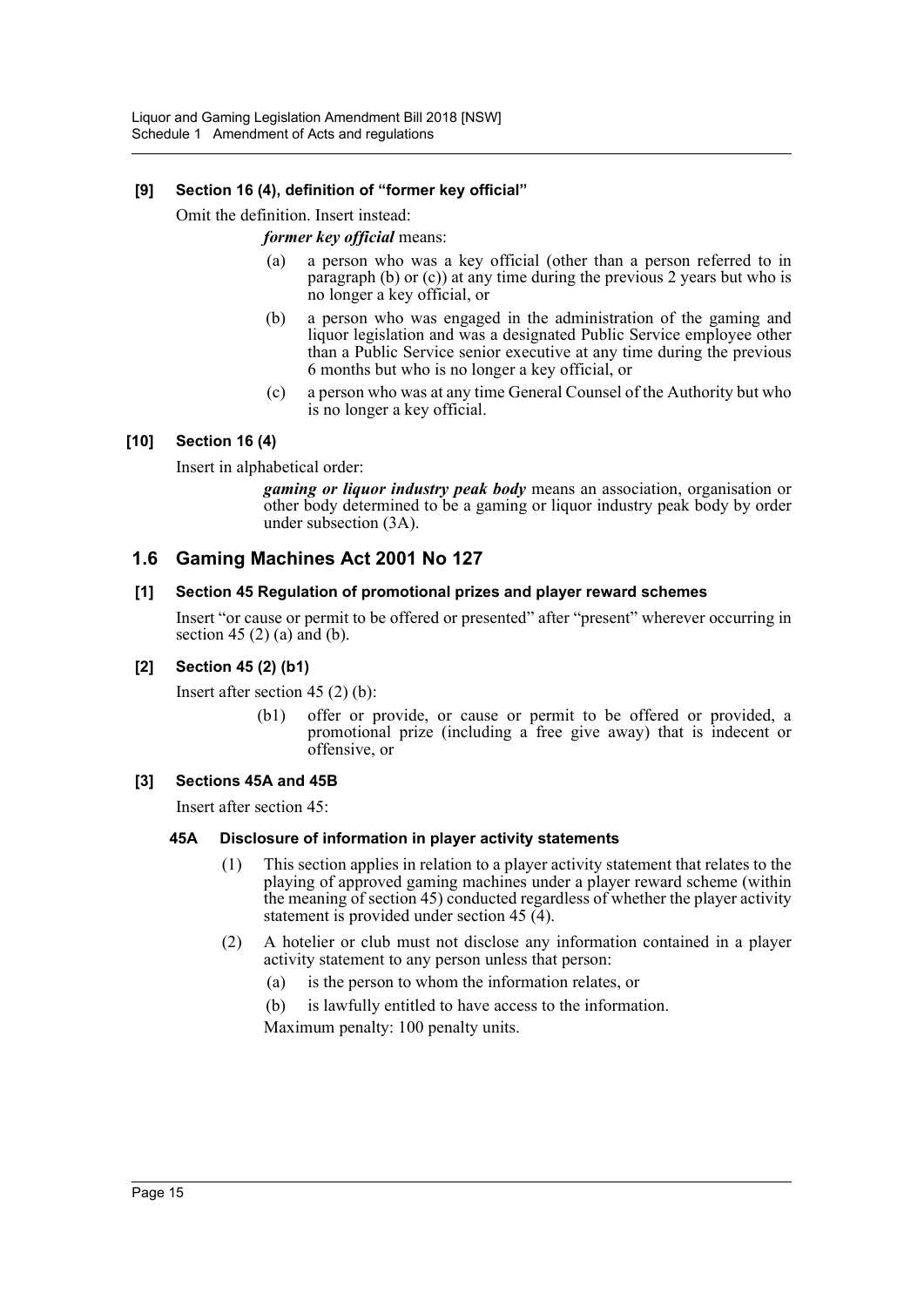- (3) A person who acquires any information contained in a player activity statement provided by a hotelier or club must not disclose the information to any person unless the person disclosing the information:
	- (a) is the person to whom the information relates, or
	- (b) is authorised or required to do so by law.
	- Maximum penalty: 100 penalty units.

#### **45B Disclosure of information in relation to players**

(1) In this section:

*account card* means a card:

- (a) issued by a hotelier or club to a person when the person opens up a player account with the hotelier or club, and
- (b) through which the person can access money held in the player account for the purposes of operating electronic payment gaming machines in the hotel or on the premises of the club.

*electronic payment gaming machine* means an approved gaming machine that can be operated by means of a player card.

*player account* means an account opened by a person with a hotelier or club for the purposes of operating electronic payment gaming machines in the hotel or on the premises of the club.

#### *player card* means:

- (a) an account card, or
- (b) a Smartcard.

*Smartcard* means a card:

- (a) issued by a hotelier or club, and
- (b) on which information and credit in relation to the operation of electronic payment gaming machines can be stored electronically.
- (2) Any information obtained by a hotelier or club in relation to any person to whom the hotelier or club has issued a player card must not be disclosed except:
	- (a) with the consent of the person to whom the information relates, or
	- (b) for the purposes of law enforcement, or
	- (c) to any person (including an inspector) who is lawfully entitled to have access to the information.
- (3) Any person who acquires any information contained in a player activity statement must not disclose the information to any person unless the person disclosing the information:
	- (a) is the person to whom the information relates, or
	- (b) is authorised or required to do so by law.

Maximum penalty: 100 penalty units.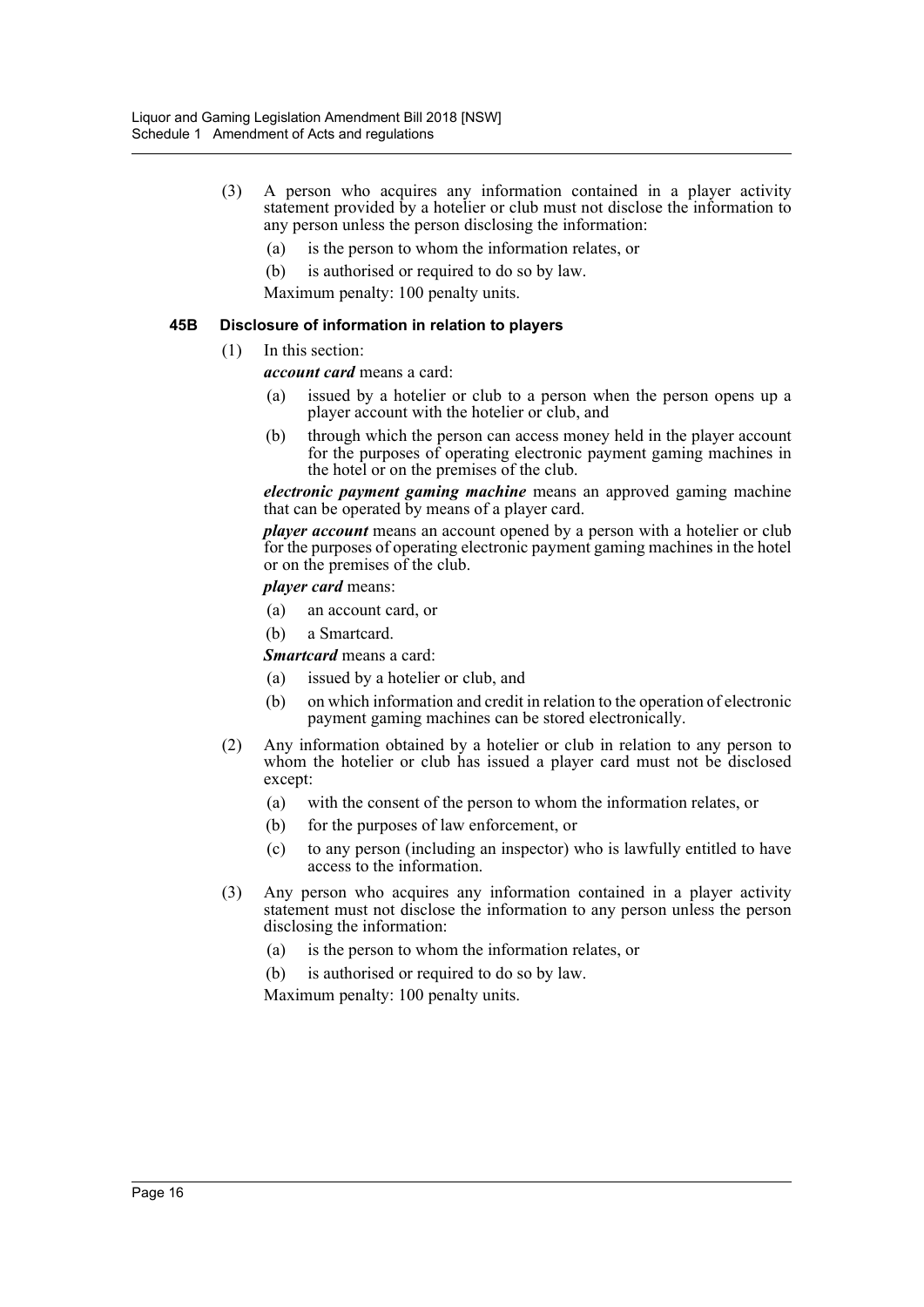### **[4] Part 4, Division 3A**

Insert after section 49:

### **Division 3A Responsible conduct of gambling (RCG) training**

### **49A Definitions**

In this Division:

*approved RCG training course* means a course of training with respect to the responsible conduct of gambling that is provided:

- (a) by an approved training provider approved by the Secretary in accordance with the regulations in relation to the course, or
- (b) by or on behalf of the Secretary.

*approved training provider* means a training provider approved by the Secretary in accordance with the regulations to provide training courses with respect to the responsible conduct of gambling.

*interim RCG certificate* means a certificate (in hard copy or electronic form) granted to a person by the Secretary, or by an approved training provider on behalf of the Secretary, following the person's successful completion of an approved RCG training course, for use by the person in obtaining a recognised competency card.

*recognised competency card* means a card issued to a person in accordance with the regulations that certifies as to the matters prescribed by the regulations and provides for the expiry of the card in accordance with the regulations.

*recognised RCG certification* means an interim RCG certificate or recognised competency card.

### **49B Conditions of approval to conduct RCG training courses**

An approved training provider must comply with such conditions as may be imposed by or under the regulations on the provider's approval to conduct training courses with respect to the responsible conduct of gambling.

Maximum penalty:

- (a) for an individual—50 penalty units, or
- (b) for a corporation—250 penalty units.

### **49C Prohibition on granting interim RCG certificates to unqualified persons**

An approved training provider must not grant an interim RCG certificate on behalf of the Secretary to any person who has not successfully completed an approved RCG training course conducted by the training provider.

Maximum penalty:

- (a) for an individual—50 penalty units, or
- (b) for a corporation—250 penalty units.

#### **49D Prohibition on providing training courses without approval**

A person must not:

(a) provide or offer to provide any training course that is held out, whether directly or indirectly, to be a course that will satisfy the requirements imposed by or under the Act for issue of recognised RCG certification, or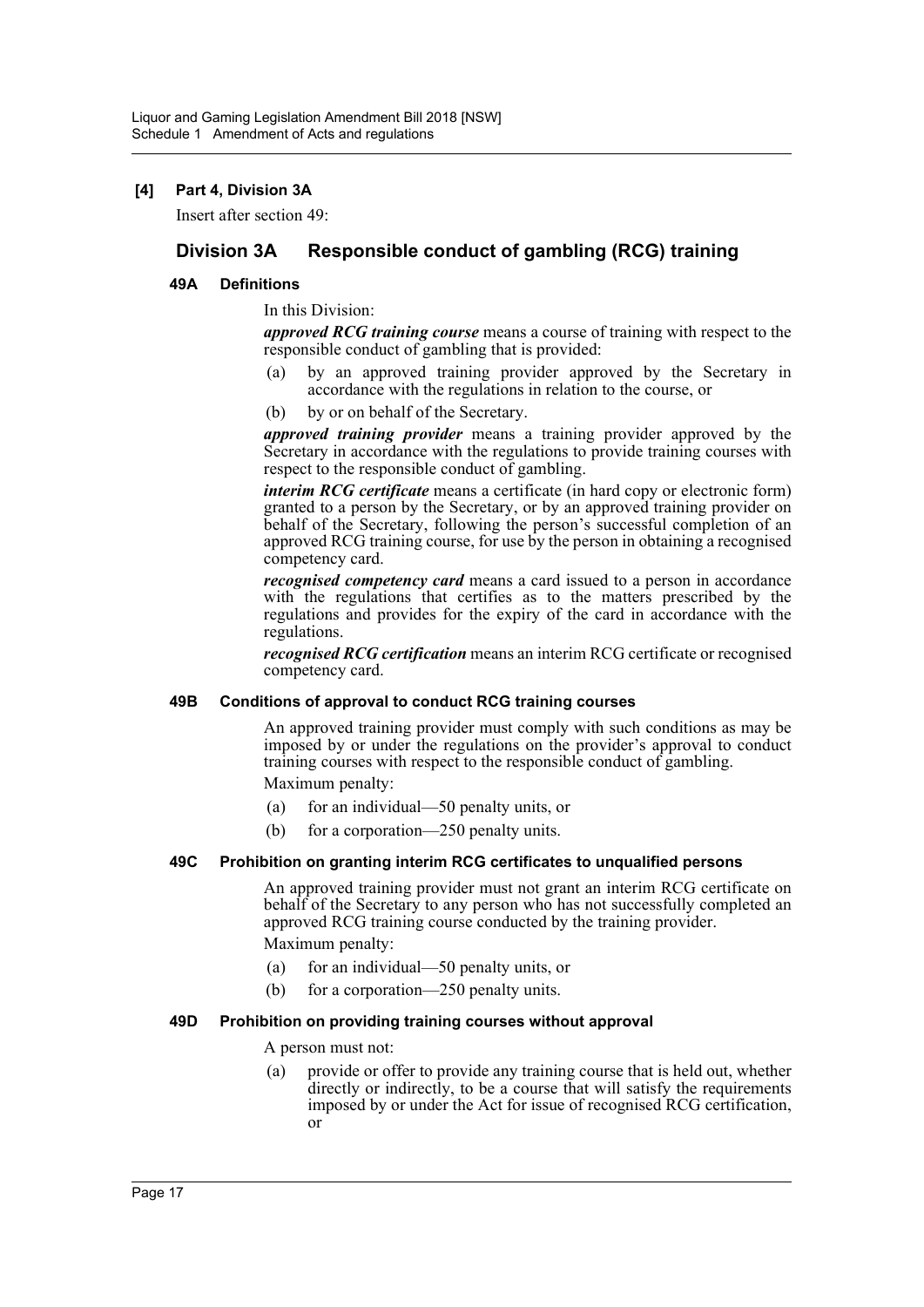(b) advertise, state or imply in any way that the person is qualified to provide any such course,

unless the person is the Secretary, a person who provides an approved RCG training course on behalf of the Secretary or an approved training provider. Maximum penalty:

- (a) for an individual—50 penalty units, or
- (b) for a corporation—250 penalty units.

#### **[5] Section 50 Minors prohibited from operating gaming machines in hotels or clubs**

Omit "10 penalty units" from section 50 (1). Insert instead "20 penalty units".

#### **[6] Section 52 Minors not permitted in gaming machine areas**

Omit "10 penalty units" from section 52 (1). Insert instead "20 penalty units".

#### **[7] Section 64 Declaration of approved gaming machines**

Insert after section 64 (6):

(6A) A device ceases to be an approved gaming device if the Authority has authorised the destruction of that device or devices of that class or description under section 81A.

#### **[8] Section 68A**

Insert after section 68:

#### **68A Location and operation of gaming machines in hotels**

- (1) A hotelier must not:
	- (a) keep an approved gaming machine in the hotel unless the gaming machine is located in a bar area (within the meaning of the *Liquor Act 2007*) of the hotel, or
	- (b) permit an approved gaming machine in the hotel to be operated at any time other than a time when liquor may be lawfully sold or supplied under the *Liquor Act 2007* in the bar area in which the gaming machine is kept or when the continued provision of services and facilities such as gambling activities is authorised by or under that Act at such a time.

Maximum penalty: 100 penalty units.

(2) Subsection (1) (a) does not apply in relation to an approved gaming machine that is stored by the hotelier at such place (whether or not in the hotel) and in such circumstances as may be approved by the Authority or that is kept in accordance with section 68 (b).

### **[9] Section 75A**

Insert after section 75:

#### **75A General requirement to award or pay prizes**

(1) A hotelier or club must award or pay a prize that is won from the playing of an approved gaming machine kept in the hotel or on the premises of the club to a player who is entitled to the prize (the *prizewinner*) on request by the prizewinner and in accordance with subsections (2)–(7).

Maximum penalty: 100 penalty units.

(2) A prize may be awarded in a non-monetary form or paid as money.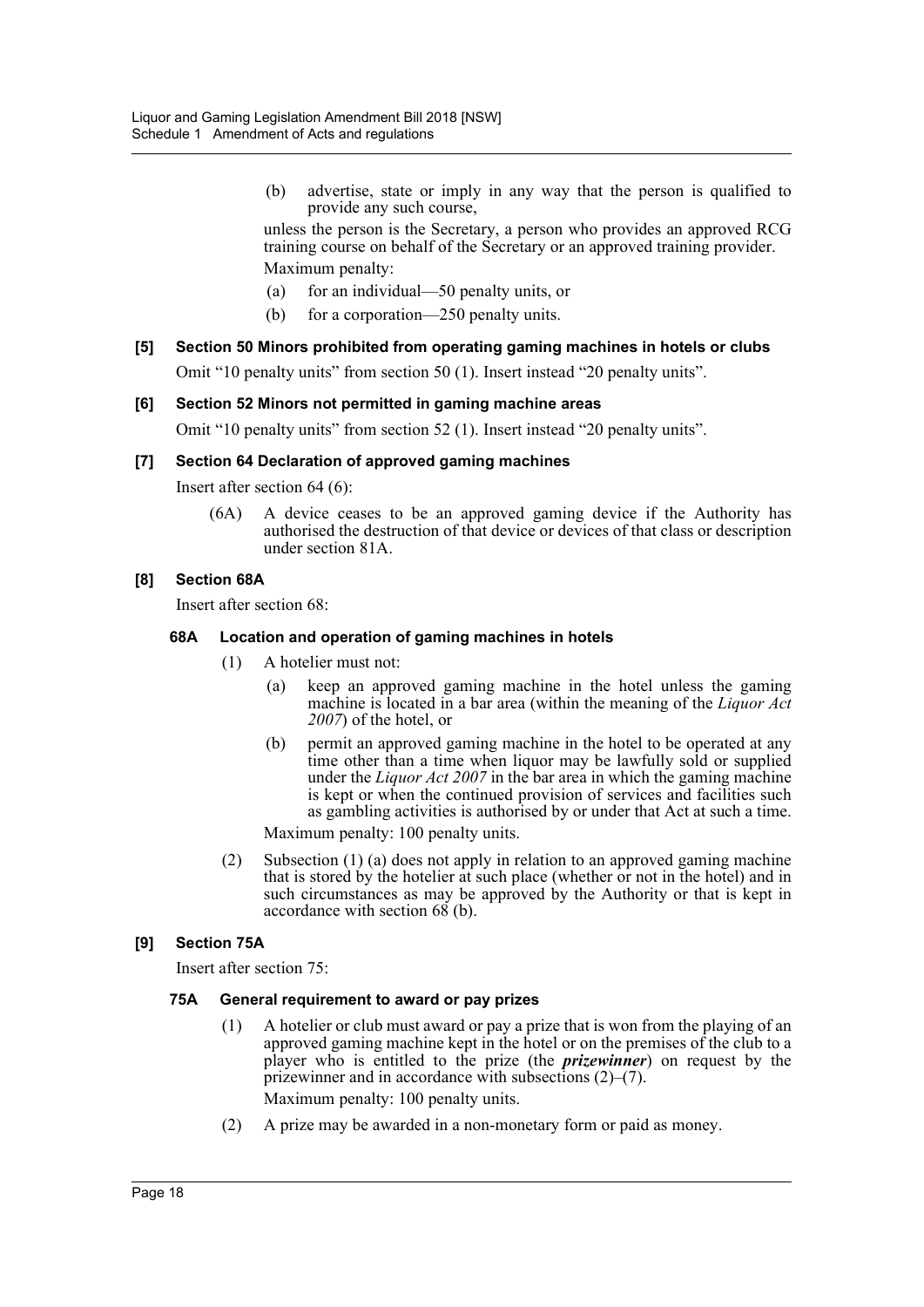- (3) If a prize is awarded in a non-monetary form, the hotelier or club must give the prizewinner the choice to be paid money instead.
- (4) If a hotelier or club pays a monetary prize to a prizewinner, the hotelier or club must pay an amount equal to (but not exceeding) the value of the credits accumulated by the prizewinner from playing the relevant approved gaming machine.
- (5) A non-monetary prize must not consist of or include:
	- (a) liquor in any form, or
	- (b) tobacco in any form, or
	- (c) knives or knife blades, or
	- (d) firearms or ammunition within the meaning of the *Firearms Act 1996*.
- (6) The hotelier or club, or an employee of the hotelier or club, need not award or pay a prize immediately after a prizewinner requests it, but:
	- (a) in the case of a monetary prize—must pay the prize within 48 hours of the request (except where the prize is a jackpot prize under a linked gaming system operated under Part 10, in which case the prize is to be paid in accordance with the rules under the links licence concerned), and
	- (b) in the case of a non-monetary prize—must award the prize:
		- (i) within the time stated in the information required to be provided by the regulations with respect to award of such prizes, or
		- (ii) if no such time is stated—within 48 hours of the request.
- (7) If a prize is not awarded or paid immediately after the prizewinner has requested it, the hotelier or club, or an employee of the hotelier or club, must give the prizewinner a written acknowledgment of the prizewinner's entitlement to the prize.

### **[10] Section 81A**

Insert after section 81:

#### **81A Authorisation to destroy approved gaming machine**

- (1) A person who destroys, or causes the destruction of, an approved gaming machine is guilty of an offence unless:
	- (a) the person is the manufacturer of the approved gaming machine or the holder of a dealer's licence or seller's licence, and
	- (b) the destruction of the approved gaming machine has been authorised by the Authority under this section and is carried out in accordance with any conditions imposed by the Authority when authorising the destruction or that are prescribed by the regulations, and
	- (c) the person provides such evidence as may be required by the regulations of the destruction.

Maximum penalty: 100 penalty units or imprisonment for 12 months, or both.

(2) The manufacturer of an approved gaming machine or a holder of a dealer's or seller's licence may apply to the Authority in writing for authorisation to destroy, or cause the destruction of, a specified approved gaming machine or approved gaming machines of a class or description.

**Note.** Under section 64, a device ceases to be an approved gaming machine if an authorisation is given under subsection (2). Accordingly, a person may carry out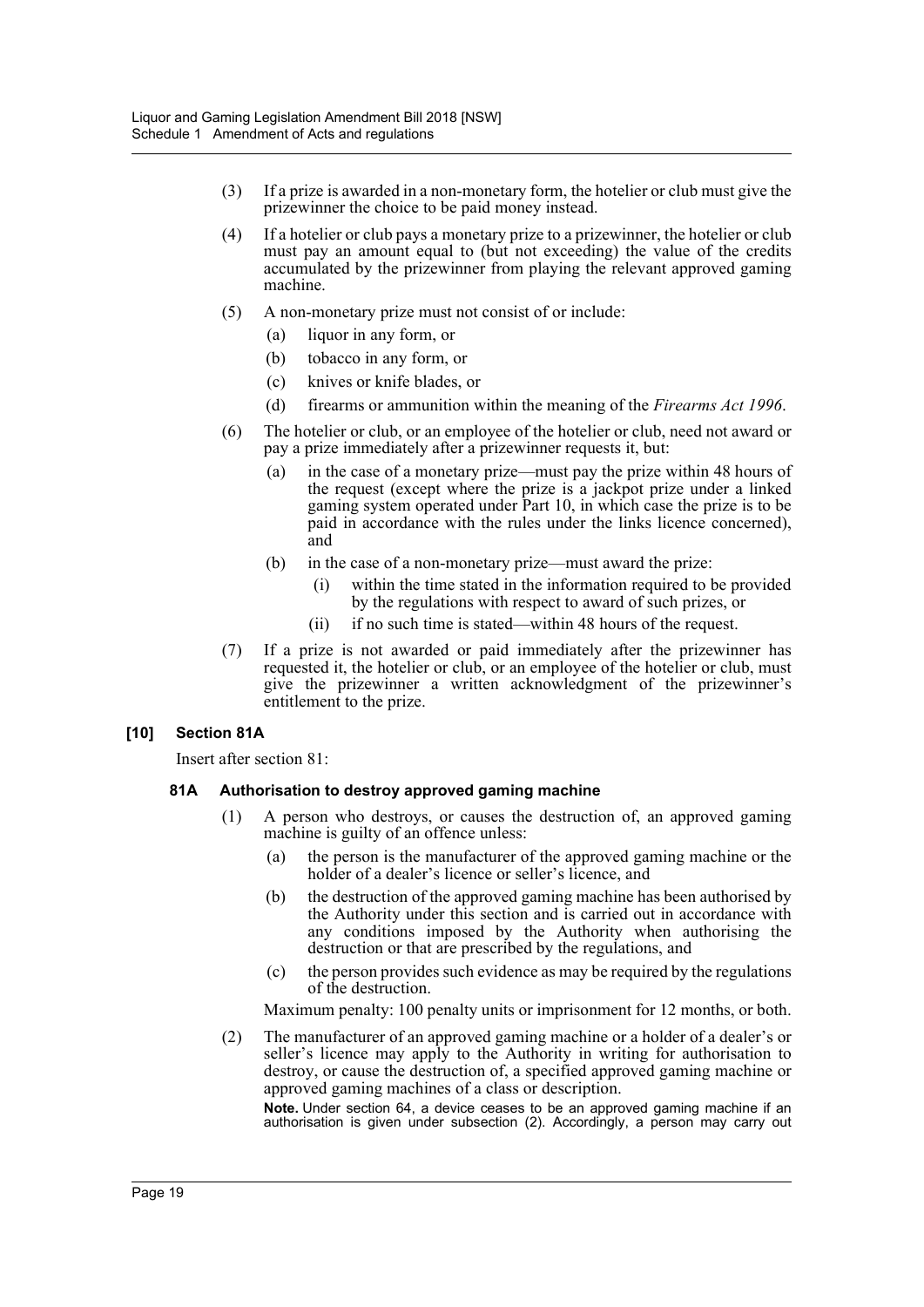actions in destroying a device in accordance with an authorisation that might otherwise be an offence—see for example, sections 77 (1) (e), (f) and (g) and 80 (1) (b).

(3) The regulations may make provision for or with respect to applications under subsection (2).

### **[11] Section 92 Updating of applications**

Omit the penalty provision.

### **[12] Section 172 Disciplinary action against licensees**

Omit "\$250,000" from paragraph (b) of the definition of *disciplinary action* in section 172 (1).

Insert instead "\$1,000,000".

### **[13] Section 210 Regulations**

Omit "and disposal" wherever occurring in section 210 (2) (b) and (d). Insert instead ", disposal and destruction".

### **[14] Section 210 (3)**

Omit "100 penalty units". Insert instead "50 penalty units".

### **[15] Schedule 1 Savings, transitional and other provisions**

Insert at the end of the Schedule, with appropriate Part and clause numbering:

# **Part Provisions consequent on enactment of Liquor and Gaming Legislation Amendment Act 2018**

### **Definition**

In this Part:

*amending Act* means the *Liquor and Gaming Legislation Amendment Act 2018.*

### **Existing competency cards**

Any competency card that was in force under the *Gaming Machines Regulation 2010* immediately before the insertion of the definition of *recognised competency card* in section 49A by the amending Act is taken to be a competency card within the meaning of that definition.

### **Existing conditions of approval to conduct RCG training courses**

Any condition that applied to an approval to conduct RCG training courses in force immediately before the insertion of section 49B by the amending Act is taken to be a condition of such an approval for the purposes of section 49B as inserted.

### **Disciplinary action against licensees**

Section 172 as amended by the amending Act extends to the taking of disciplinary action against a licensee who has been served with a notice to show cause immediately before the amendment but in respect of whom a decision has not been made under section 172 (4).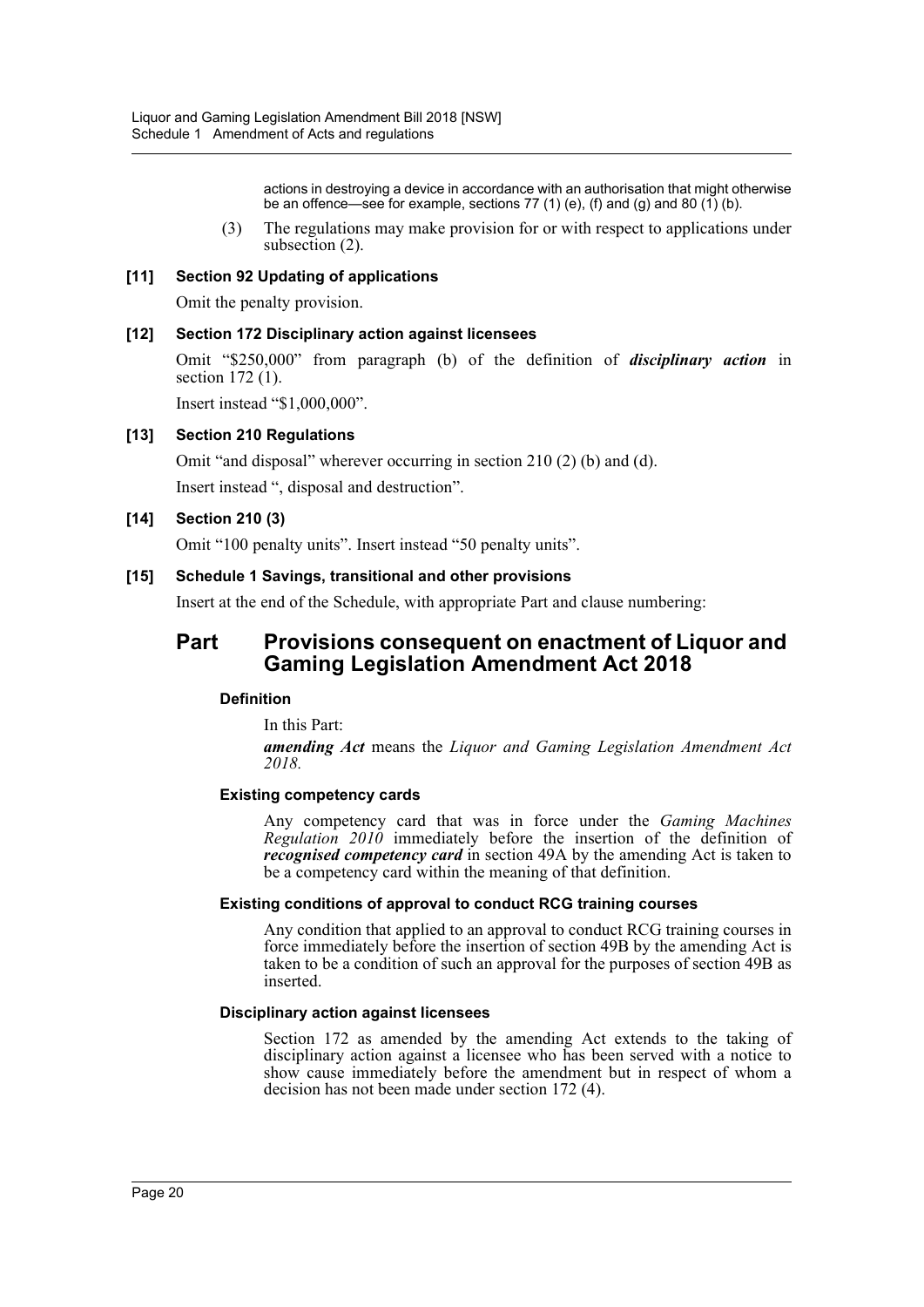### **1.7 Gaming Machines Regulation 2010**

- **[1] Clause 9 Location and operation of gaming machines in hotels** Omit the clause.
- **[2] Clause 12 General requirement to award or pay prizes** Omit the clause.
- **[3] Clause 46 Gaming machine advertising and signs—exclusions** Omit "gaming machine sign" wherever occurring in clause 46 (6), (7) and (9). Insert instead "gambling-related sign".
- **[4] Clause 47 Display of outdoor signs advertising gaming machines** Omit the clause.
- **[5] Clause 49 Prohibition on certain promotional prizes** Omit the clause.
- **[6] Clause 51 Disclosure of information in player activity statements** Omit the clause.
- **[7] Clause 55 Offering of inducements to gamble** Omit clause 55 (c).

### **[8] Clause 58A Definitions**

Omit the definitions of *approved RCG training course*, *interim RCG certificate* and *recognised competency card*.

Insert instead, respectively:

*approved RCG training course* has the meaning it has in section 49A of the Act.

*interim RCG certificate* has the meaning it has in section 49A of the Act. *recognised competency card* has the meaning it has in section 49A of the Act.

### **[9] Clause 58B Issue and expiry of recognised competency card**

Omit "A" from clause 58B (1).

Insert instead "For the purposes of the definition of *recognised competency card* in section 49A of the Act,  $a^5$ .

### **[10] Clause 58B (2)**

Omit "for the purposes of this Division".

### **[11] Clause 58B (5)**

Omit "Division 1 of Part 5 of the *Liquor Regulation 2008*". Insert instead "Division 1A of Part 6 of the *Liquor Act 2007*".

# **[12] Clause 60 Approval of training providers**

Omit clause 60 (6A).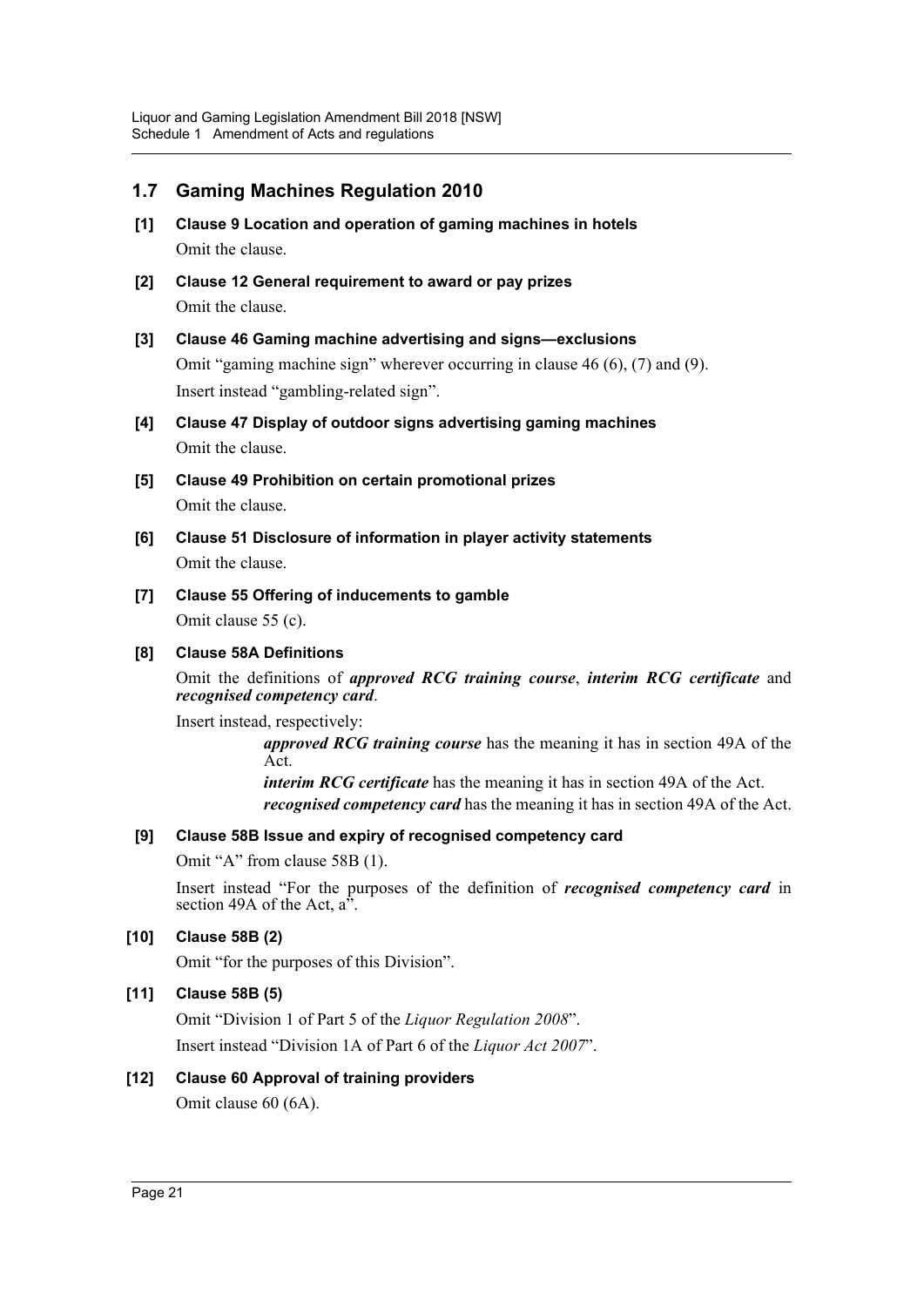### **[13] Clause 60A Prohibition on granting interim RCG certificates to unqualified persons** Omit the clause.

### **[14] Clause 60B Prohibition on providing training courses without approval** Omit the clause.

### **[15] Clause 94**

Omit the clause. Insert instead:

### **94 Definitions**

In this Part: *account card* has the meaning it has in section 45B of the Act. *electronic payment gaming machine* has the meaning it has in section 45B of the Act. *player account* has the meaning it has in section 45B of the Act. *player card* has the meaning it has in section 45B of the Act. *Smartcard* has the meaning it has in section 45B of the Act.

### **[16] Clause 104 Disclosure of information in relation to players**

Omit the clause.

### **[17] Schedule 3 Penalty notice offences**

Omit the matter relating to section 92 under the heading "**Offences under the Act**". Insert in numerical order:

| \$1,100                                                                        |  |
|--------------------------------------------------------------------------------|--|
| \$1,100                                                                        |  |
| \$2,750 (in the case of a corporation)<br>\$550 (in the case of an individual) |  |
| \$2,750 (in the case of a corporation)<br>\$550 (in the case of an individual) |  |
| \$2,750 (in the case of a corporation)<br>\$550 (in the case of an individual) |  |
| \$1,100                                                                        |  |
| \$1,100                                                                        |  |
|                                                                                |  |

### **[18] Schedule 3**

Omit the matter relating to clauses 9, 12 (1), 47, 49, 51, 60 (6A), 60A, 60B and 104 under the heading "**Offences under this Regulation**".

### **1.8 Law Enforcement (Powers and Responsibilities) Act 2002 No 103**

### **[1] Schedule 2 Search warrants under other Acts**

Insert in alphabetical order:

*Betting and Racing Act 1998*, section 33O (to the extent it applies section 27 of the *Gaming and Liquor Administration Act 2007*)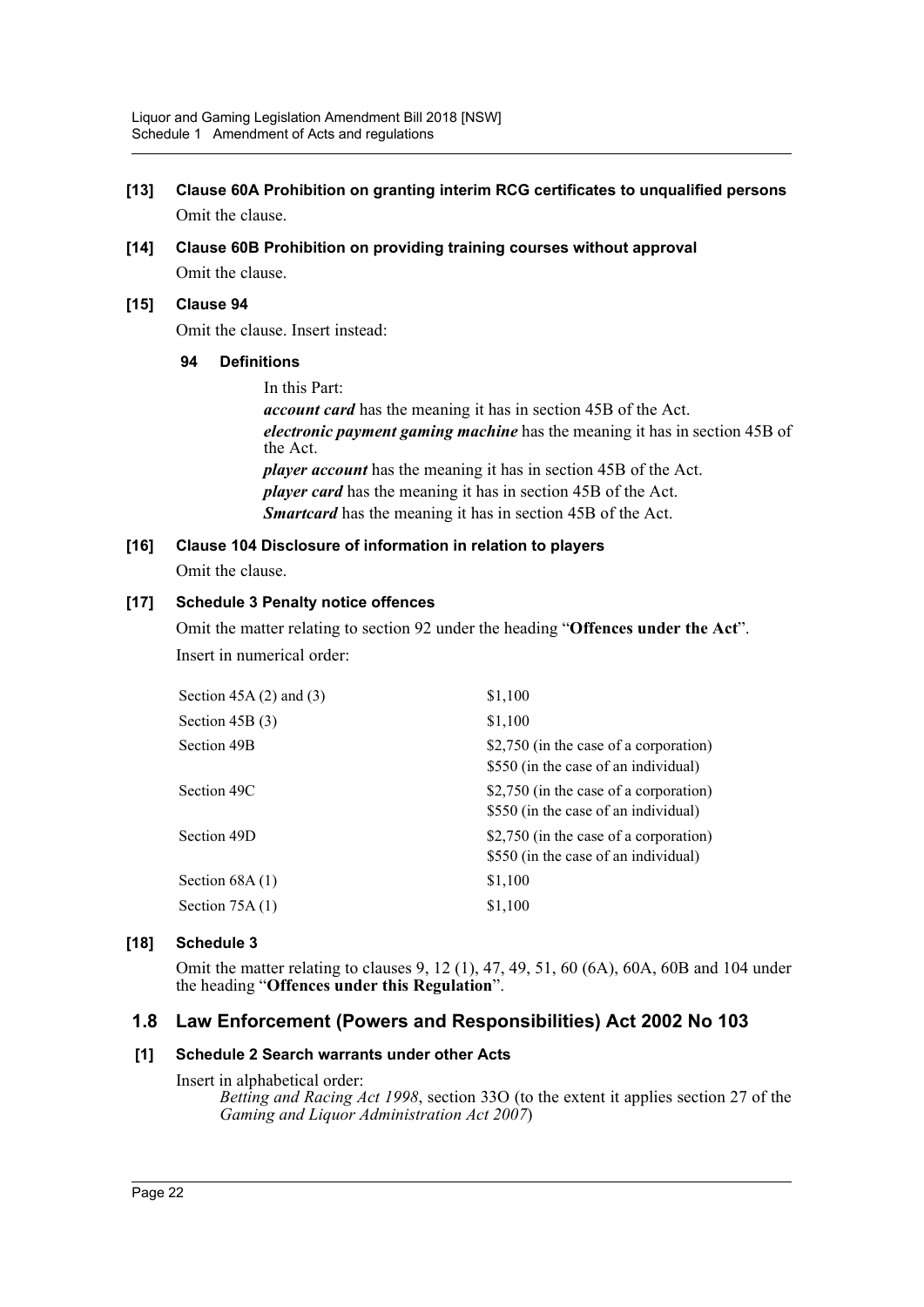### **[2] Schedule 2**

Omit "section 72" from the matter relating to the *Public Lotteries Act 1996*.

Insert instead "section 73 (to the extent it applies section 27 of the *Gaming and Liquor Administration Act 2007*)".

### **[3] Schedule 2**

Omit "section 95" from the matter relating to the *Totalizator Act 1997*.

Insert instead "section 91E (to the extent it applies section 27 of the *Gaming and Liquor Administration Act 2007*)".

### **1.9 Liquor Act 2007 No 90**

### **[1] Section 4 Definitions**

Omit the definition of *tertiary institution* from section 4 (1). Insert instead: *tertiary institution* means:

- (a) a university, or
- (b) a TAFE establishment within the meaning of the *Technical and Further Education Commission Act 1990*, or
- (c) any higher education provider (within the meaning of Division 16 of Part 2-1 of the *Higher Education Support Act 2003* of the Commonwealth) prescribed by the regulations.

### **[2] Section 40 Licence applications**

Omit the penalty provision.

- **[3] Section 51 General provisions relating to licence-related authorisations** Omit the penalty provision from section 51 (4).
- **[4] Section 54A Directions relating to "sale on other premises" authorisations** Omit "50 penalty units" from section 54A (4). Insert instead "100 penalty units".
- **[5] Section 74 Sale of stolen goods and possession, use or sale of drugs on licensed premises**

Omit "50 penalty units" wherever occurring. Insert instead "100 penalty units".

**[6] Section 75 Directions to licensees and staff of licensed premises**

Omit "50 penalty units" from section 75 (3). Insert instead "100 penalty units".

### **[7] Section 84 Order by Authority for long-term closure of licensed premises**

Omit the penalty provision from section 84 (7). Insert instead:

- Maximum penalty:
- (a) for an individual—50 penalty units or imprisonment for 6 months (or both), or
- (b) for a corporation—250 penalty units.

### **[8] Section 99 Responsible sale, supply, service or promotion of liquor** Omit section 99 (4).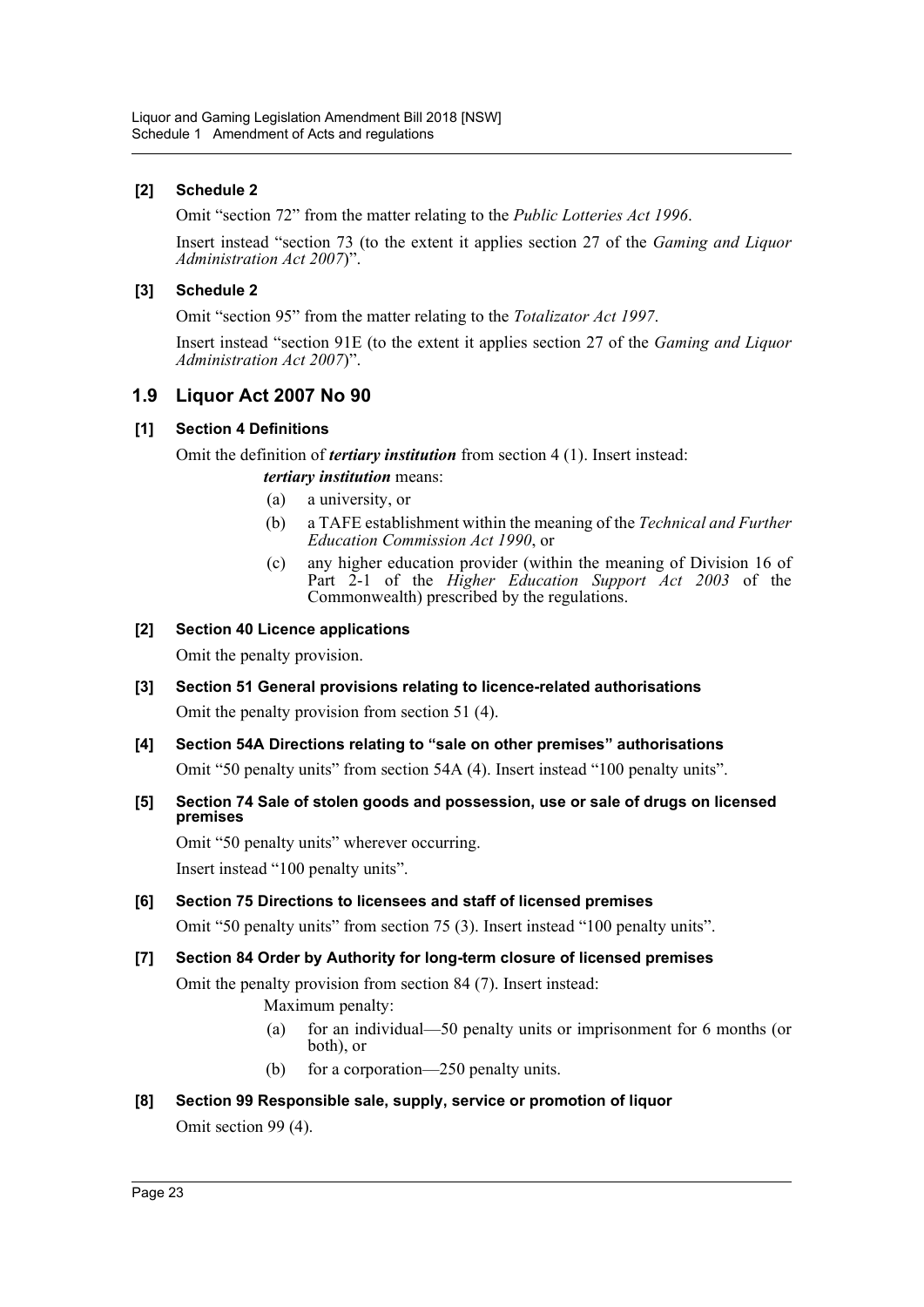### **[9] Section 108 Prohibition on extension of credit for gambling**

Omit "50 penalty units". Insert instead "100 penalty units".

**[10] Section 109 Misrepresentation or misdescription of credit transactions** Omit "50 penalty units". Insert instead "100 penalty units".

### **[11] Part 6, Division 1A**

Insert after section 114:

### **Division 1A Responsible service of alcohol training courses**

### **114A Definitions**

In this Division:

*approved RSA training course* means a course of training with respect to the responsible service of alcohol that is provided:

- (a) by an approved training provider approved by the Secretary in accordance with the regulations in relation to the course, or
- (b) by or on behalf of the Secretary.

*approved training provider* means a training provider approved by the Secretary in accordance with the regulations to provide training courses with respect to the responsible service of alcohol.

*interim RSA certificate* means a certificate (in hard copy or electronic form) granted to a person by the Secretary, or by an approved training provider on behalf of the Secretary, following the person's successful completion of an approved RSA training course, for use by the person in obtaining a recognised competency card.

*recognised competency card* means a card issued to a person in accordance with the regulations that certifies as to the matters prescribed by the regulations and provides for the expiry of the card in accordance with the regulations.

*recognised RSA certification* means an interim RSA certificate or a recognised competency card.

### **114B Conditions of approval to conduct RSA training courses**

An approved training provider must comply with such conditions as may be imposed by or under the regulations on the provider's approval to conduct training courses with respect to the responsible service of alcohol.

Maximum penalty:

- (a) for an individual—50 penalty units, or
- (b) for a corporation—250 penalty units.

#### **114C Prohibition on granting interim RSA certificates to unqualified persons**

An approved training provider must not grant an interim RSA certificate on behalf of the Secretary to any person who has not successfully completed an approved RSA training course conducted by the training provider. Maximum penalty:

- (a) for an individual—50 penalty units, or
- (b) for a corporation—250 penalty units.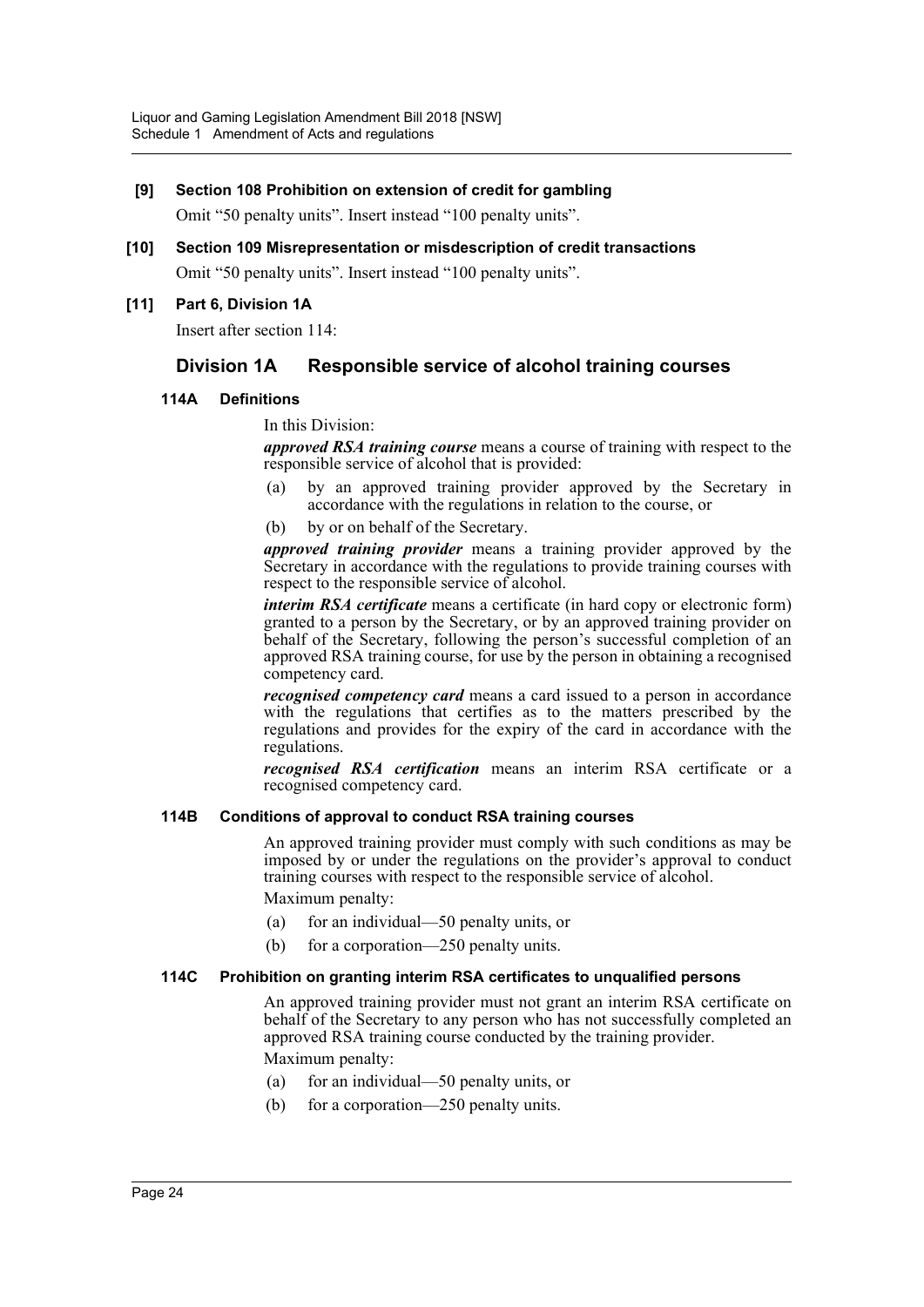### **114D Prohibition on providing training courses without approval**

A person must not:

- (a) provide or offer to provide any training course that is held out, whether directly or indirectly, to be a course that will satisfy the requirements imposed by or under the Act for issue of recognised RSA certification, or
- (b) advertise, state or imply in any way that the person is qualified to provide any such course,

unless the person is the Secretary, a person who provides an approved RSA training course on behalf of the Secretary or an approved training provider.

Maximum penalty:

- (a) for an individual—50 penalty units, or
- (b) for a corporation—250 penalty units.

### **[12] Section 116B Interpretation**

Insert in alphabetical order in section 116B (1):

*licensee ban* means the exercise by a licensee of premises in a prescribed precinct of a right referred to in section 77 (13) to refuse to admit, or turn out, any person from the premises.

#### **[13] Section 116D Prescribed precinct ID scanner system**

Insert after section 116D (1) (a):

(a1) information of the kind prescribed by the regulations concerning the identity of any person who is the subject of a licensee ban and the circumstances of the ban,

### **[14] Section 116D (4) (b) (ia)**

Insert after section  $116D(4)$  (b) (i):

(ia) in the case of information relating to a person who is the subject of a licensee ban (in which case the information may be held for the period specified on the system or for the period prescribed by the regulations, whichever is the lesser), or

### **[15] Section 116D (5) and (6)**

Insert after section 116D (4):

- (5) The regulations may make provision for or with respect to the way in which information about persons the subject of a licensee ban may be included and kept on the system.
- (6) The regulations may make provision for or with respect to the inclusion, holding and sharing of information held on the system about persons the subject of a licensee ban.

### **[16] Section 130A Operation of Division**

Insert "or (8)" after "section 117 (1)" in section 130A (1).

### **[17] Section 130B Interpretation**

Omit the definition of *prescribed offence* from section 130B (1). Insert instead: *prescribed offence* means an offence under section 117 (1) or (8).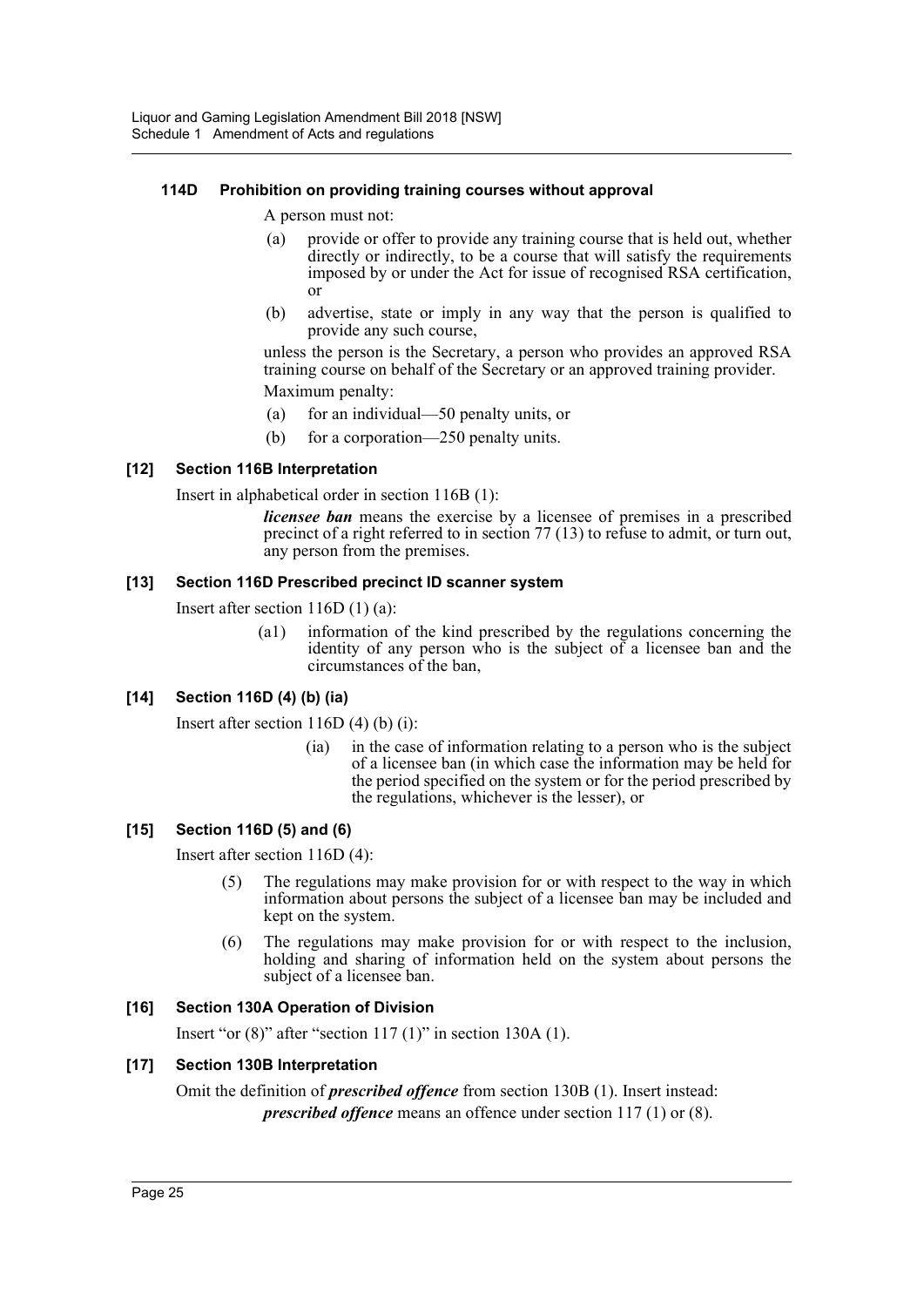### **[18] Section 147 Maximum penalties for certain offences**

Omit the section.

#### **[19] Schedule 1 Savings and transitional provisions**

Insert at the end of the Schedule, with appropriate Part and clause numbering:

# **Part Provisions consequent on enactment of Liquor and Gaming Legislation Amendment Act 2018**

### **Definition**

In this Part:

*amending Act* means the *Liquor and Gaming Legislation Amendment Act 2018.*

#### **Duration of licences**

The amendments made by the amending Act to the provisions of Division 4 of Part 7 (Special provisions relating to minors) do not apply to a relevant prescribed offence event (within the meaning of that Division) derived from a conviction, payment or making of an order occurring after the commencement of the amendments in respect of a prescribed offence that was committed before that commencement.

#### **Existing competency cards**

Any competency card that was in force under clause 39A (1) of the *Liquor Regulation 2008* immediately before the insertion of the definition of *recognised competency card* in section 114A by the amending Act is taken to be a competency card within the meaning of that definition.

### **Existing conditions of approval to conduct RSA training courses**

Any condition that applied to an approval to conduct RSA training courses in force immediately before the insertion of section 114B by the amending Act is taken to be a condition of such an approval for the purposes of section 114B as inserted.

### **1.10 Liquor Regulation 2008**

### **[1] Clause 39 Definitions**

Omit the definitions of *approved RSA training course*, *interim RSA certificate* and *recognised competency card*.

Insert instead, respectively:

*approved RSA training course* has the meaning it has in section 114A of the Act.

*interim RSA certificate* has the meaning it has in section 114A of the Act. *recognised competency card* has the meaning it has in section 114A of the Act.

### **[2] Clause 39A Issue and expiry of recognised competency card**

Omit "A" from clause 39A (1).

Insert instead "For the purposes of the definition of *recognised competency card* in section 114A of the Act, a".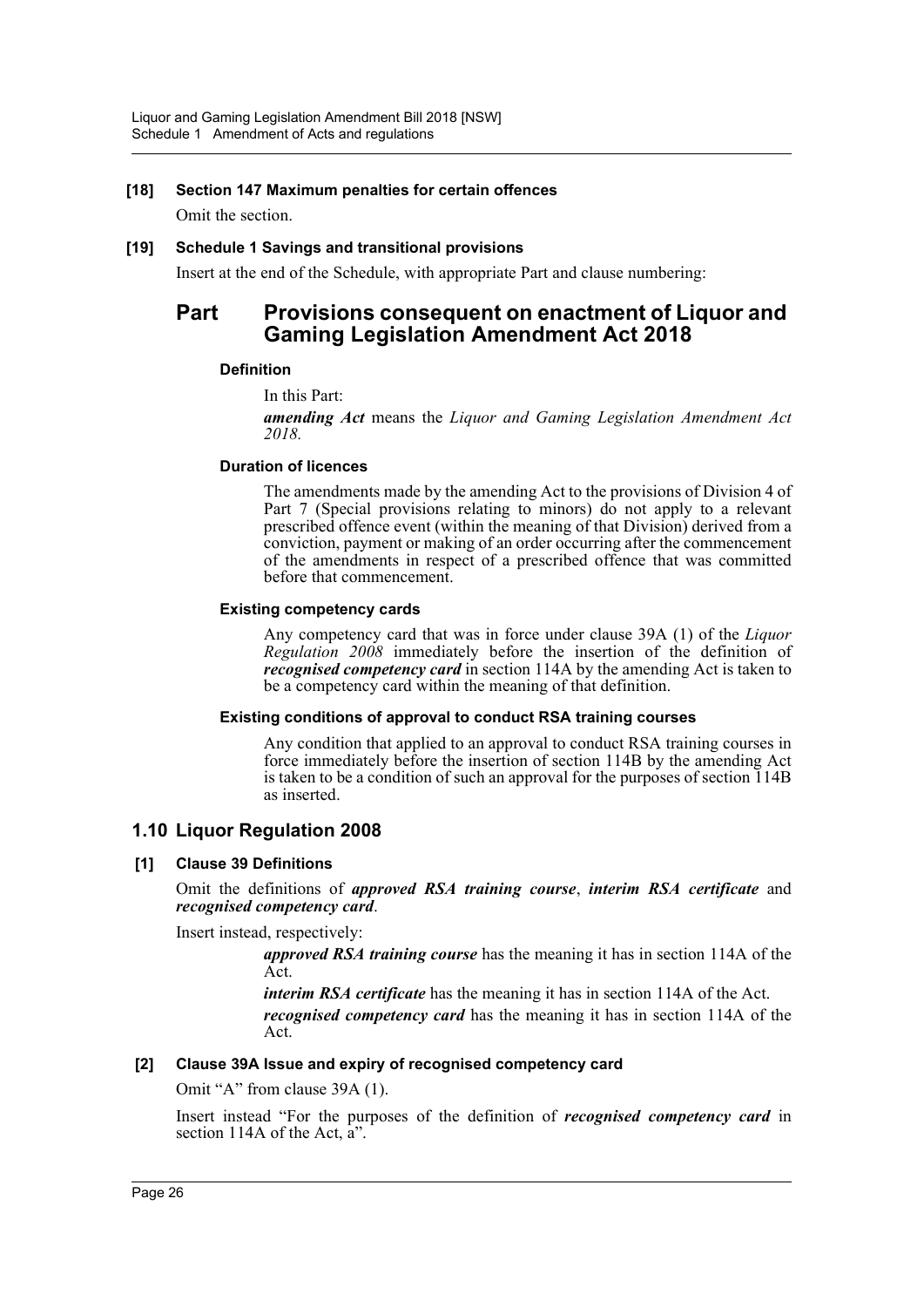**[3] Clause 39A (2)**

Omit "for the purposes of this Division".

- **[4] Clause 47 Conditions of approval to conduct RSA training courses** Omit "An approval" from clause 47 (1). Insert instead "For the purposes of section 114B of the Act, an approval".
- **[5] Clause 47 (1A)**

Omit the subclause.

- **[6] Clause 47A Prohibition on granting interim RSA certificates to unqualified persons** Omit the clause.
- **[7] Clause 49B Prohibition on providing training courses without approval** Omit the clause.

**[8] Part 5A, Division 4**

Insert after clause 53W:

### **Division 4 Prescribed precinct scanner system**

### **53X Licensee bans**

- (1) In this clause: *system* means the prescribed precinct ID scanner system as defined in section 116D of the Act.
- (2) For the purposes of section 116D (1) (a1) of the Act, the kind of information that may be included on the system is identification details about persons the subject of a licensee ban.
- (3) For the purposes of section 116D (6) of the Act, identification details about persons the subject of a licensee ban in relation to high risk venues in the Kings Cross precinct may be held and stored on the system and shared with other high risk venues in the Kings Cross precinct.

### **[9] Clause 80C**

Insert after clause 80B:

### **80C Definition of "tertiary institution"—section 4 of Act**

For the purposes of paragraph (c) of the definition of *tertiary institution* in section  $4$  (1) of the Act, the following higher education providers are prescribed:

National Art School (ACN 140179111), Forbes Street, Darlinghurst, NSW 2010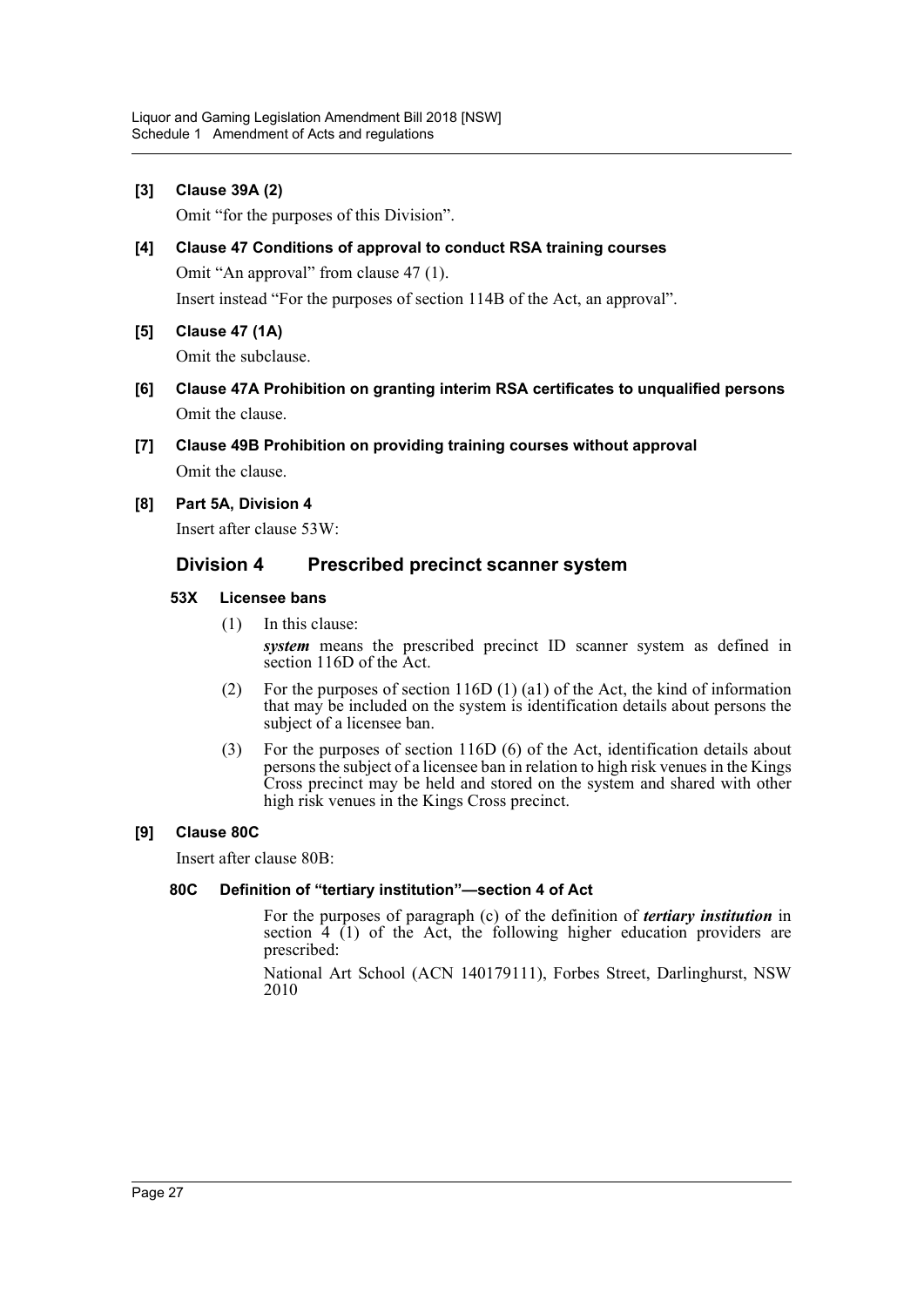### **[10] Schedule 2 Penalty notice offences**

Omit the matter relating to sections 40 (5) and 51 (4) under the heading "**Offences under the Act**".

Insert in numerical order:

| Section 114B | \$2,750 (in the case of a corporation)<br>\$550 (in the case of an individual) |
|--------------|--------------------------------------------------------------------------------|
| Section 114C | \$2,750 (in the case of a corporation)<br>\$550 (in the case of an individual) |
| Section 114D | \$2,750 (in the case of a corporation)<br>\$550 (in the case of an individual) |

### **[11] Schedule 2**

Omit the matter relating to clauses 47 (1A), 47A and 49B under the heading "**Offences under this Regulation**".

### **1.11 Public Lotteries Act 1996 No 86**

### **[1] Section 4 Definitions**

Omit "section 69" from the definition of *inspector* in section 4 (1). Insert instead "section 71".

- **[2] Section 44 Licensee or agent not to accept entry or payment from minor** Omit "20 penalty units" from section 44 (1). Insert instead "50 penalty units".
- **[3] Section 45 Person not to enter or subscribe to public lottery on behalf of minor** Omit "20 penalty units" from section 45 (1). Insert instead "50 penalty units".
- **[4] Section 46 Minor not to enter public lottery** Omit "5 penalty units". Insert instead "20 penalty units".
- **[5] Part 7, heading**

Omit the heading. Insert instead:

# **Part 7 Ministerial enforcement powers**

- **[6] Part 7, Division 5** Omit the Division.
- **[7] Part 7A** Insert after section 68:

# **Part 7A Investigation and enforcement powers generally**

### **69 Definitions**

In this Part: *GALA Act* means the *Gaming and Liquor Administration Act 2007*.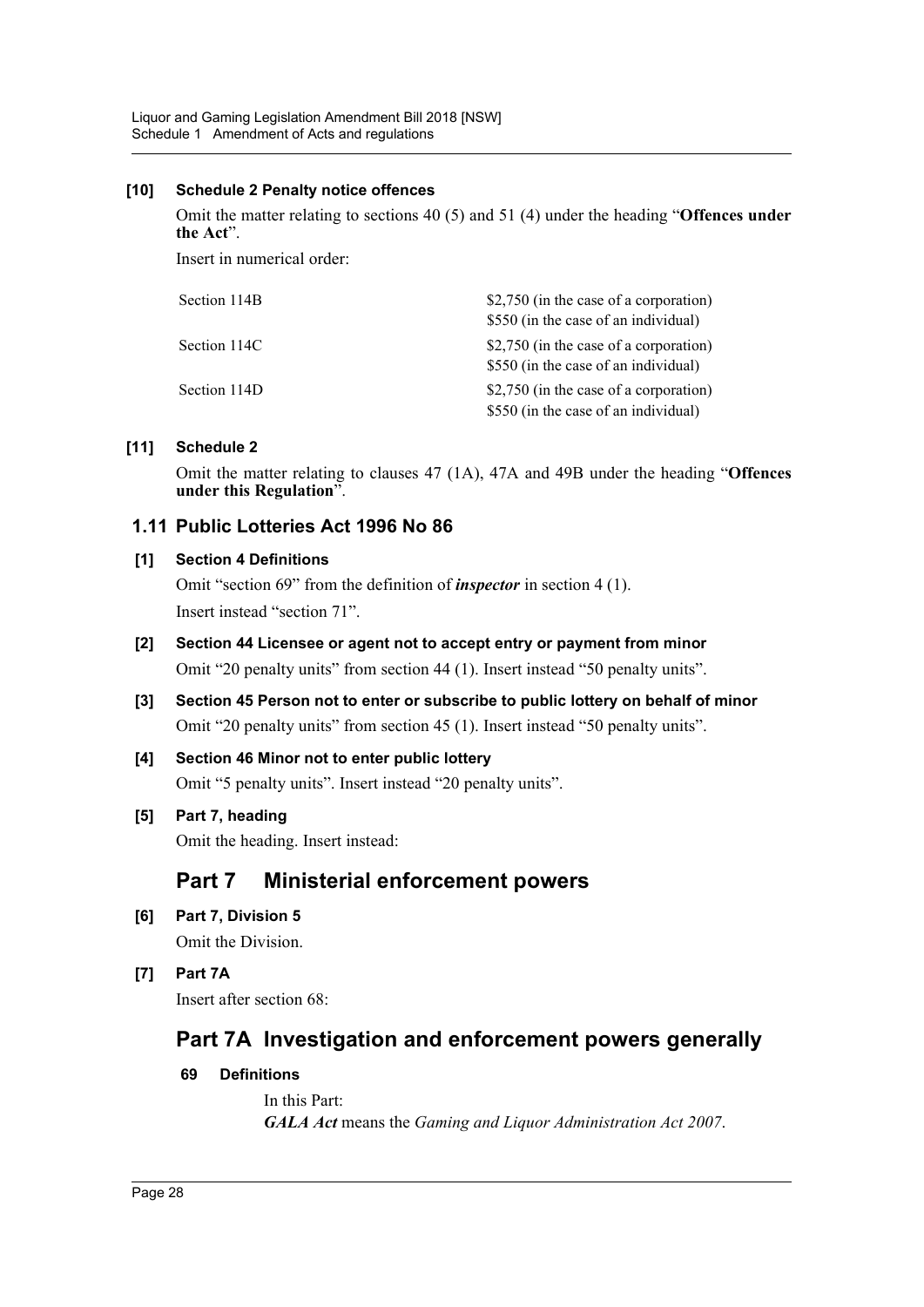*Secretary* has the same meaning as in the *Gaming and Liquor Administration Act 2007*.

#### **70 Purposes for which powers under this Part may be exercised**

Powers may be exercised under this Part for the following purposes:

- (a) for determining whether there has been compliance with or a contravention of this Act, and the regulations and instruments made under it,
- (b) for obtaining information or records for purposes connected with the administration of this Act and the regulations and instruments made under it,
- (c) in connection with exercising the functions of an inspector under this Act and the regulations and instruments made under it,
- (d) generally for administering this Act, and the regulations and instruments made under it, and promoting its objects.

#### **71 Appointment and identification of inspectors**

- (1) The Secretary may appoint a Public Service employee to be an inspector for the purposes of this Act and the regulations and instruments made under it.
- (2) The Secretary is taken to have been appointed as an inspector.
- (3) The Secretary is to cause each inspector to be issued with a means of identification in the form approved by the Secretary.
- (4) In the course of exercising the functions of an inspector under this Act and the regulations and instruments made under it, the inspector must, if requested to do so by any person affected by the exercise of any such function, produce the inspector's identification for inspection by the person unless to do so would defeat the purpose for which the functions are to be exercised.

### **72 Powers of inspectors**

An inspector has and may exercise the functions of an inspector under Divisions 2, 3, 4 and 6 of Part 4 of the GALA Act (as applied by section 73) for any of the purposes referred to in section 70.

### **73 Application of GALA Act**

- (1) Sections 14 and 15 of the GALA Act apply to the appointment of an inspector under section 71 in the same way that they apply to the appointment of an inspector under the GALA Act.
- (2) The provisions of Divisions 2, 3, 4 and 6 of Part 4 of the GALA Act and sections 17 (Secrecy) and 37 (Protection from personal liability) apply to and in respect of this Act and the regulations and instruments made under it as if those provisions were part of this Act, but modified so that:
	- (a) references in those provisions to the gaming and liquor legislation were references to this Act and the regulations and instruments made under it, and
	- (b) references in those provisions to "this Act" and "this Part" were references to this Act and this Part, respectively, and
	- (c) references in those provisions to an inspector were references to inspectors appointed under section 71, and
	- (d) references in sections 28 (2) and 30 (2) of the GALA Act to "the Authority" were references to the Secretary, and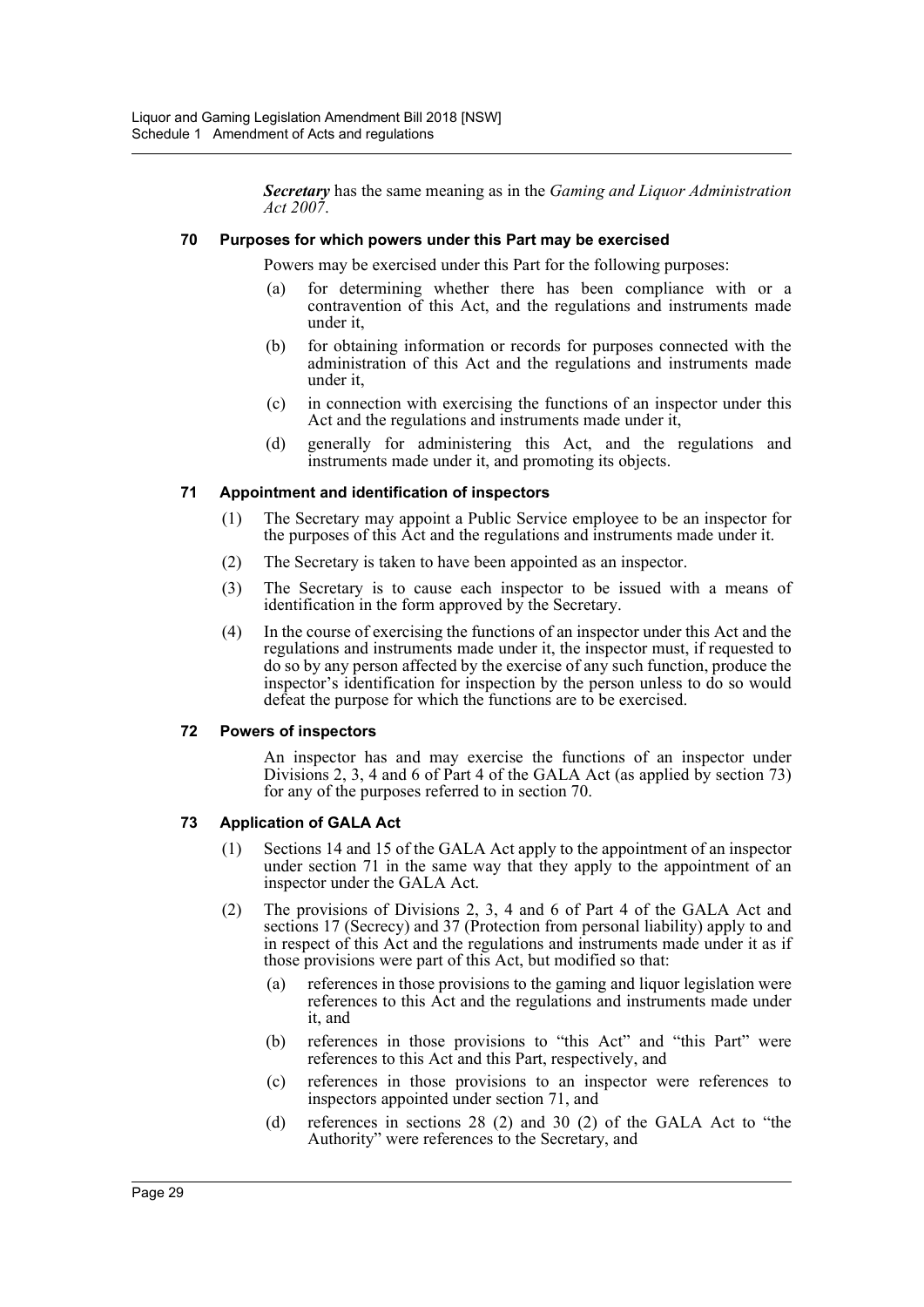- (e) the reference in section 24 (1) of the GALA Act to section 18 were a reference to section 70, and
- (f) section 35 (2) of the GALA Act does not apply to the extent that it prevents a person from being excused from answering a question on the ground that the answer may tend to incriminate the person, and
- (g) section 35 (5) (b) of the GALA Act does not apply to the extent that it makes information obtained as a result of an answer given that might incriminate a person admissible.
- (3) For the avoidance of doubt, a prosecution of a person for an offence against a provision of the GALA Act (as applying under this section) is to be taken as if the offence were an offence under this Act.
- (4) The functions that an inspector has under Part 4 of the GALA Act are, for the purposes of any provision of this Act and the regulations and instruments made under it, taken to be functions under this Act and the regulations and instruments made under it.
- (5) If an inspector has functions in respect of a matter under both the GALA Act (as applying under this section) and under any other provision of this Act or the regulations made under it, the fact that there is a restriction on the exercise of a function under this Act or the regulations does not of itself operate to restrict the exercise by an inspector of any similar or the same function under the GALA Act.

### **[8] Part 7, Division 6, heading**

Omit the heading.

**[9] Part 7B, heading**

Insert before section 75:

# **Part 7B Proceedings for offences**

### **[10] Section 75A**

Insert after section 75:

### **75A Penalty notices**

- (1) An inspector may issue a penalty notice to a person if it appears to the inspector that the person has committed a penalty notice offence.
- (2) A penalty notice offence is an offence against this Act or the regulations that is prescribed by the regulations as a penalty notice offence.
- (3) The *Fines Act 1996* applies to a penalty notice issued under this section. **Note.** The *Fines Act 1996* provides that, if a person issued with a penalty notice does not wish to have the matter determined by a court, the person may pay the amount specified in the notice and is not liable to any further proceedings for the alleged offence.
- (4) However:
	- (a) section 22A (1) of the *Fines Act 1996* does not apply in relation to disciplinary action under Part 3 of this Act, and
	- (b) despite section 22A (2) of the *Fines Act 1996*, when an amount is paid under this section in respect of a penalty notice issued to a person, the person is, for the purposes of Part 3 of this Act, taken to have been convicted of the offence to which the penalty notice relates.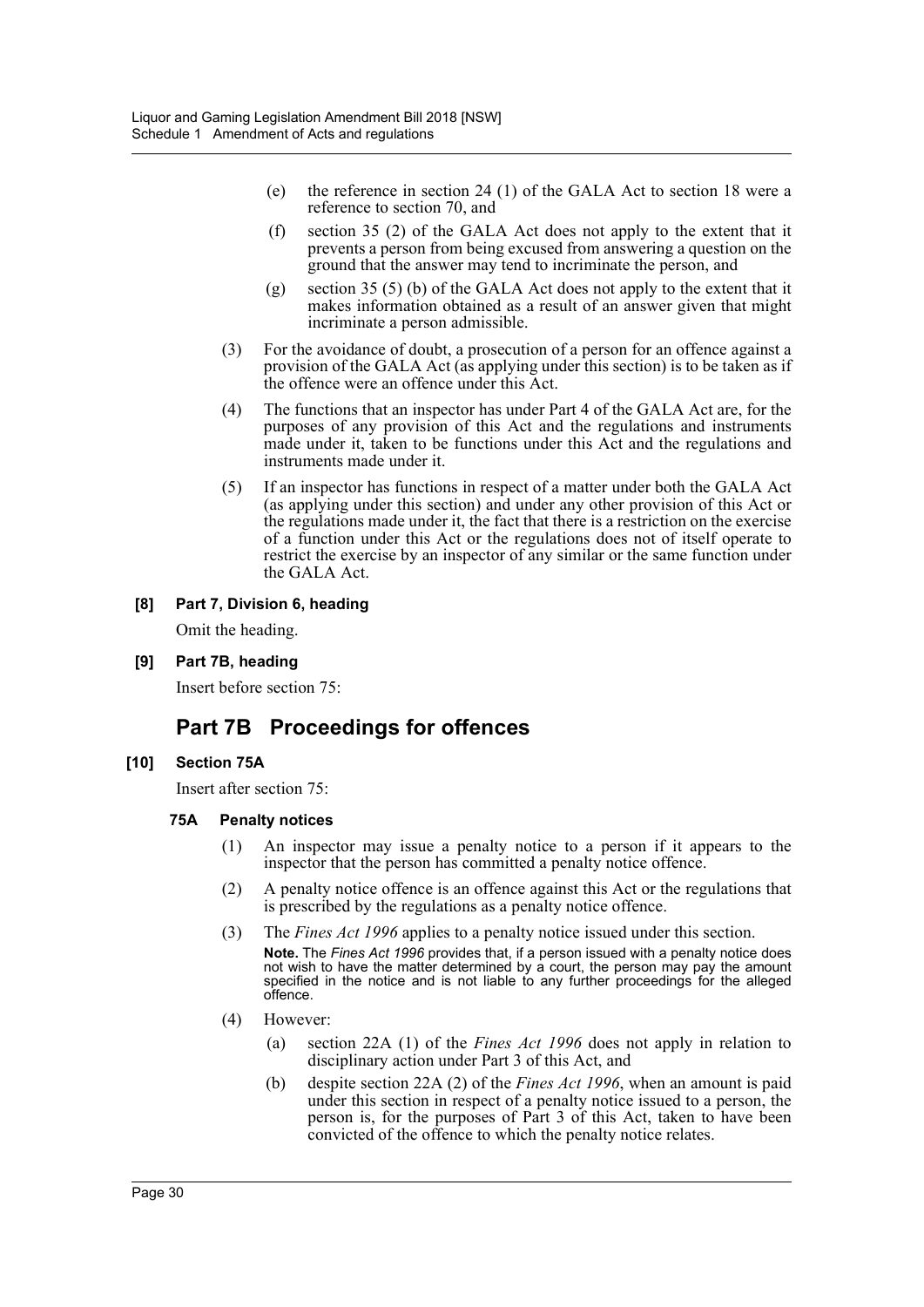- (5) The amount payable under a penalty notice issued under this section is the amount prescribed for the alleged offence by the regulations (not exceeding the maximum amount of penalty that could be imposed for the offence by a court).
- (6) This section does not limit the operation of any other provision of, or made under, this or any other Act relating to proceedings that may be taken in respect of offences.

### **[11] Schedule 2 Savings, transitional and other provisions**

Insert after clause 50:

# **Part 5 Provisions consequent on enactment of Liquor and Gaming Legislation Amendment Act 2018**

### **51 Definition**

In this Part:

*amending Act* means the *Liquor and Gaming Legislation Amendment Act 2018*.

#### **52 Inspectors**

A person who, immediately before the repeal of section 69 by the amending Act, was an inspector for the purposes of this Act is taken, on that repeal, to have been appointed as an inspector under section 71 as inserted by the amending Act.

#### **53 Search warrants**

Section 72, as in force immediately before its repeal by the amending Act, continues to apply to a search warrant issued under that section before its repeal.

### **1.12 Public Lotteries Regulation 2016**

### **Clause 19A**

Insert after clause 19:

### **19A Penalty notices**

For the purposes of section 75A of the Act, an offence under section 34 (1) or (4) of the GALA Act as applied by section 73 of the Act is prescribed as an offence for which a penalty notice may be issued and the prescribed penalty for any such offence is \$1,100.

### **1.13 Registered Clubs Act 1976 No 31**

### **[1] Section 57H Disciplinary powers of Authority**

Omit "(not exceeding 3 years)" from section 57H (2) (g).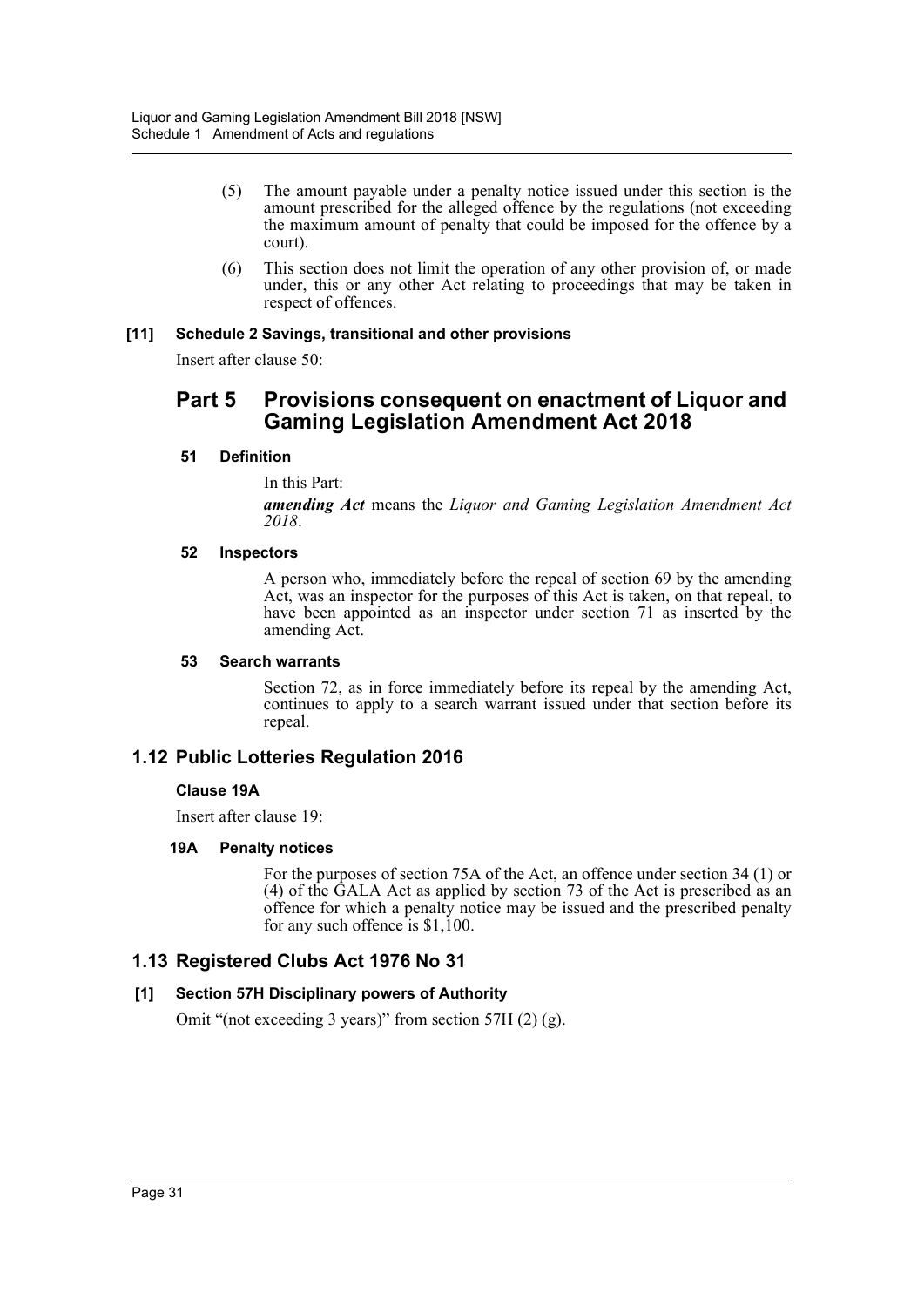### **[2] Schedule 2 Savings, transitional and other provisions**

Insert after clause 102:

# **Part 22 Provisions consequent on enactment of Liquor and Gaming Legislation Amendment Act 2018**

### **103 Disciplinary powers of Authority**

Section 57H (2) (g) (as amended by the *Liquor and Gaming Legislation Amendment Act 2018*) extends to a complaint made, but not determined, before the commencement of the amendment.

### **1.14 Totalizator Act 1997 No 45**

### **[1] Section 5 Definitions**

Omit "this Act" from the definition of *inspector*. Insert instead "section 92".

### **[2] Section 9 Unlawful conduct of totalizator**

Omit the penalty provisions wherever occurring in section 9 (1) and (2). Insert instead:

- Maximum penalty:
- (a) for an individual:
	- (i) 50 penalty units for a first offence, or
	- (ii) 100 penalty units or imprisonment for 6 months (or both) for a second or subsequent offence, or
- (b) for a corporation:
	- (i) 250 penalty units for a first offence, or
	- (ii) 1,000 penalty units for a second or subsequent offence.

# **[3] Section 59 Licensees and contractors to inform Minister of changed circumstances**

Omit "100 penalty units". Insert instead "50 penalty units".

### **[4] Section 79**

Insert after the heading to Part 7:

### **79 Interpretation**

(1) In this Part:

*advertisement* includes any information or material in the nature of an advertisement.

*publish* means disseminate or provide access to the public or a section of the public by oral, visual, written, electronic or other means (for example, by means of newspaper, radio, television, cinema or through the use of the Internet, subscription TV or other on-line communications system).

*totalizator advertisement* means an advertisement that is directly related to the conduct of a totalizator.

(2) For the purposes of this Part, the publication or communication of a totalizator advertisement to a website that provides the opportunity for, or facilitates or enables, dissemination of information to the public or a section of the public (whether or not the particular publication results in the dissemination of information to the public or a section of the public) constitutes the publication or communication of a totalizator advertisement.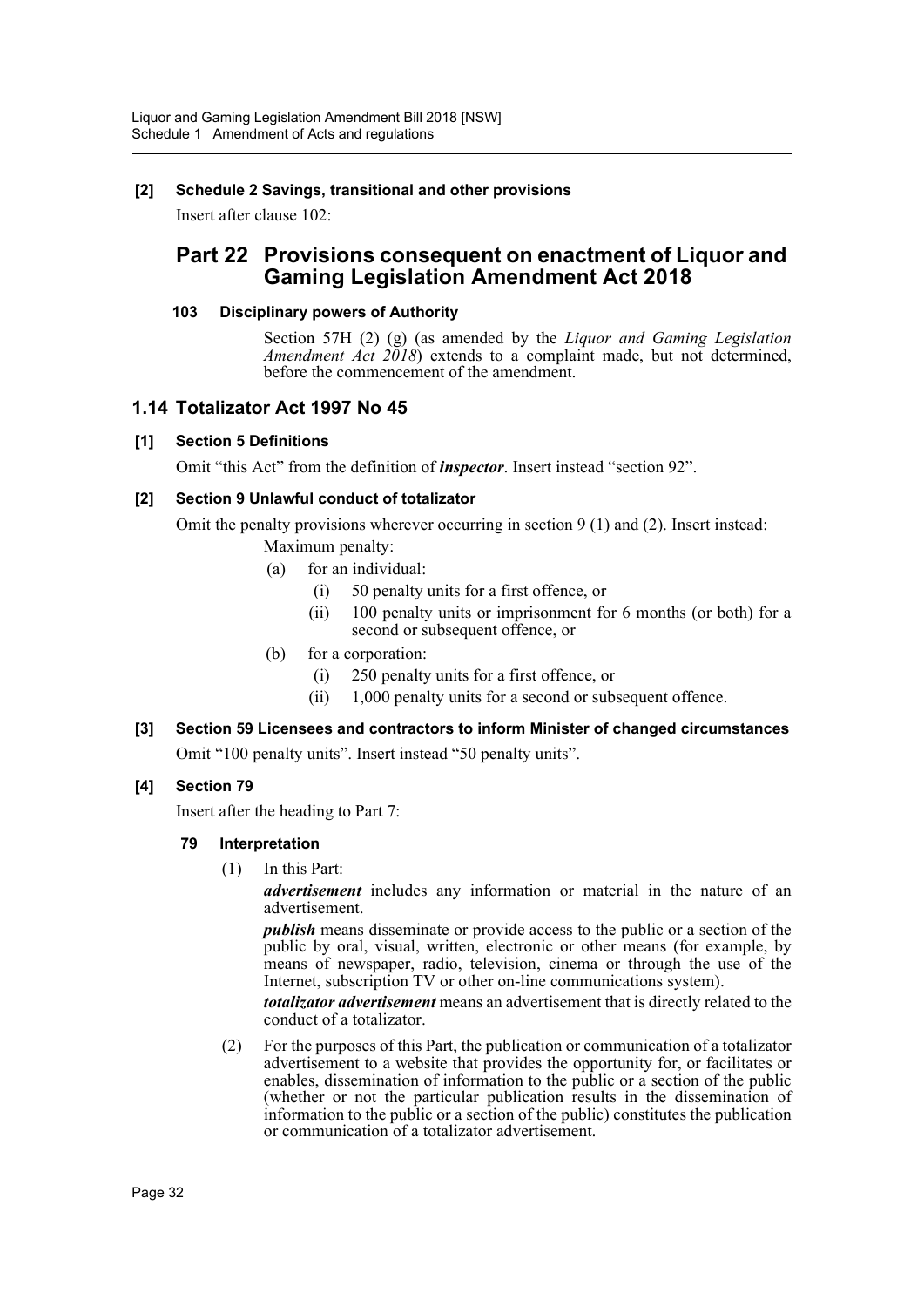### **[5] Section 80**

Omit the section. Insert instead:

#### **80 Prohibitions on totalizator advertisements**

- (1) A licensee or any other person must not publish or communicate, or cause to be published or communicated, whether from in or outside New South Wales, any totalizator advertisement that may be accessible to a person in New South Wales and that contravenes any requirement of this section or the rules. Maximum penalty:
	- (a) for an individual—50 penalty units, or
	- (b) for a corporation—500 penalty units.
- (2) A totalizator advertisement must not:
	- (a) encourage a breach of the law, or
	- (b) depict children gambling, or
	- (c) be false, misleading or deceptive, or
	- (d) suggest that winning will be a definite outcome of participating in gambling activities, or
	- (e) suggest that participation in gambling activities is likely to improve a person's financial prospects, or
	- (f) promote the consumption of alcohol while engaging in gambling activities, or
	- (g) be published otherwise than in accordance with decency, dignity and good taste and, if the totalizator advertisement takes the form of a television advertisement, in accordance with the *Commercial Television Industry Code of Practice* registered by the Australian Communications and Media Authority as in force on the day on which the totalizator advertisement is published, or
	- (h) include any inducement to participate, or to participate frequently, in any gambling activity (including an inducement to open a betting account).
- (3) A reference to an inducement in subsection (2) (h):
	- (a) includes an inducement that involves an offer that is not available to persons resident in New South Wales, and
	- (b) does not include an inducement published or communicated by a licensee to a person who has a betting account with the licensee at the time the advertisement is published or communicated to the person.
- (4) A licensee or any other person must not publish, or cause to be published, any totalizator advertisement in writing in a newspaper, magazine, poster or other printed form that does not contain the advisory statement prescribed by the regulations for the purposes of this subsection.

- (a) for an individual—50 penalty units, or
- (b) for a corporation—500 penalty units.
- (5) A licensee must not enter into or extend the duration of any contract or arrangement for the publication or communication of a totalizator advertisement that contravenes this section.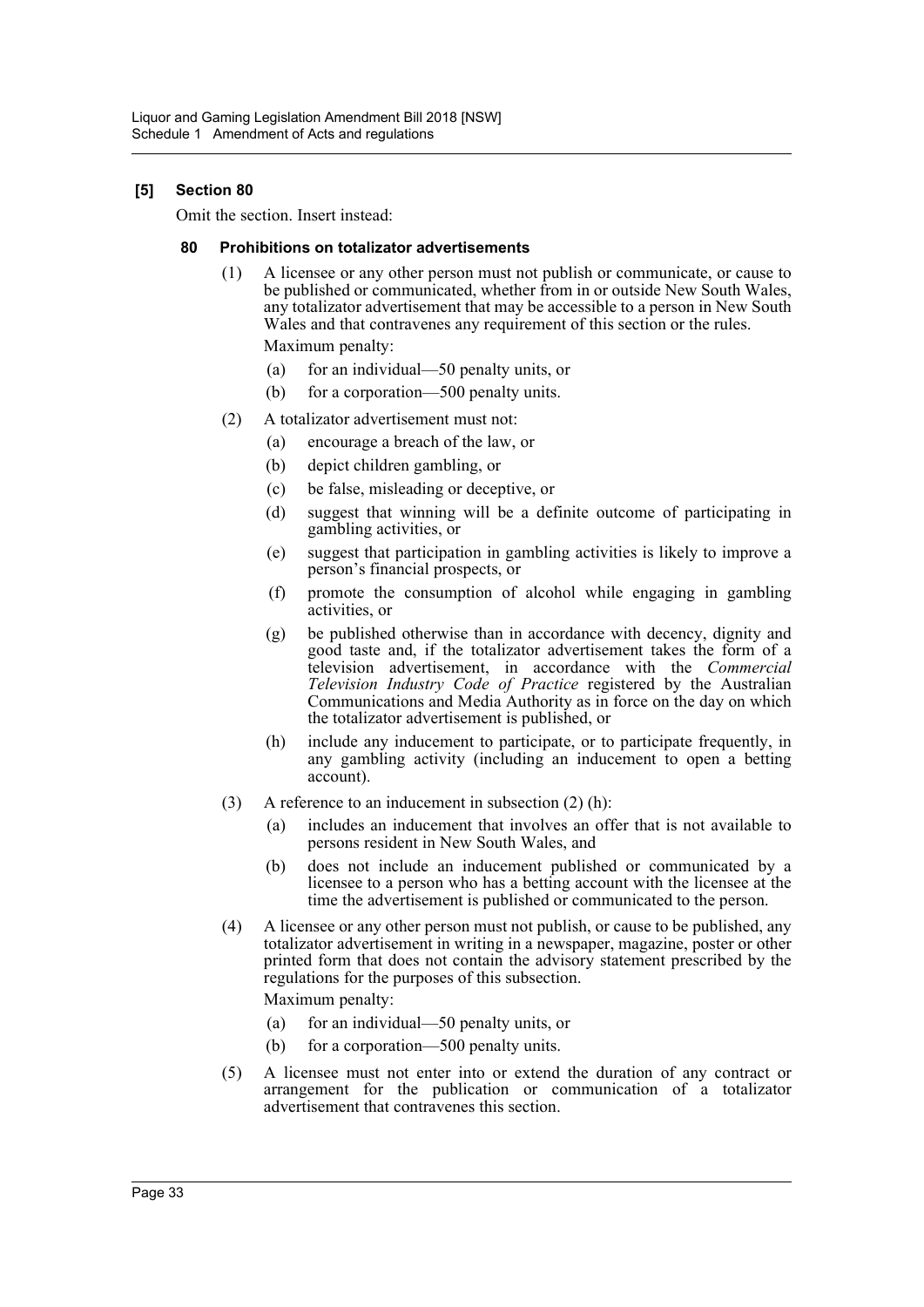Maximum penalty:

- (a) for an individual—50 penalty units, or
- (b) for a corporation—500 penalty units.
- (6) A person (other than a licensee) does not commit an offence under this section in respect of the publication or communication of a totalizator advertisement if:
	- (a) the totalizator advertisement was in the form provided (directly or indirectly) or approved by or on behalf of a licensee for the purposes of its publication or communication, and
	- (b) the person has not been notified by or on behalf of the Minister that the publication or communication of the totalizator advertisement may contravene this section.

### **[6] Sections 80A and 80B**

Insert after section 80:

### **80A Totalizator advertisements during sporting fixtures**

- (1) This section applies to a sporting fixture that is, or is part of, a sporting event for which there is a sports controlling body.
- (2) A person must not publish any totalizator advertisement in relation to a sporting fixture during the sporting fixture including during any breaks in the sporting fixture.

Maximum penalty:

- (a) for an individual—50 penalty units, or
- (b) for a corporation—500 penalty units.
- (3) This section does not apply to an extended sporting fixture unless the Minister has published a notice in the Gazette that provides that this section is to apply to that fixture. The Minister may publish a notice if the Minister considers it to be in the public interest.
- (4) This section does not apply to the following advertisements:
	- (a) an advertisement to the extent that it is published on the internet,
	- (b) an advertisement to the extent that it is published in gambling premises.
- (5) For the avoidance of doubt, an advertisement that is in place before a sporting fixture commences (such as an advertisement on a billboard) is taken, for the purposes of this section, not to be published during the sporting fixture.
- (6) In this section:

*extended sporting fixture* means:

- (a) a sporting fixture that is scheduled to take place over a period exceeding 4 hours, or
- (b) a sporting fixture that takes place on multiple days.

*gambling premises* means a hotel, racing club or registered club within the meaning of the *Liquor Act 2007* or premises operated by a licensee (or an agent of a licensee) for the purposes of the conduct of a totalizator.

*sporting event* has the same meaning as in section 17A of the *Betting and Racing Act 1998*.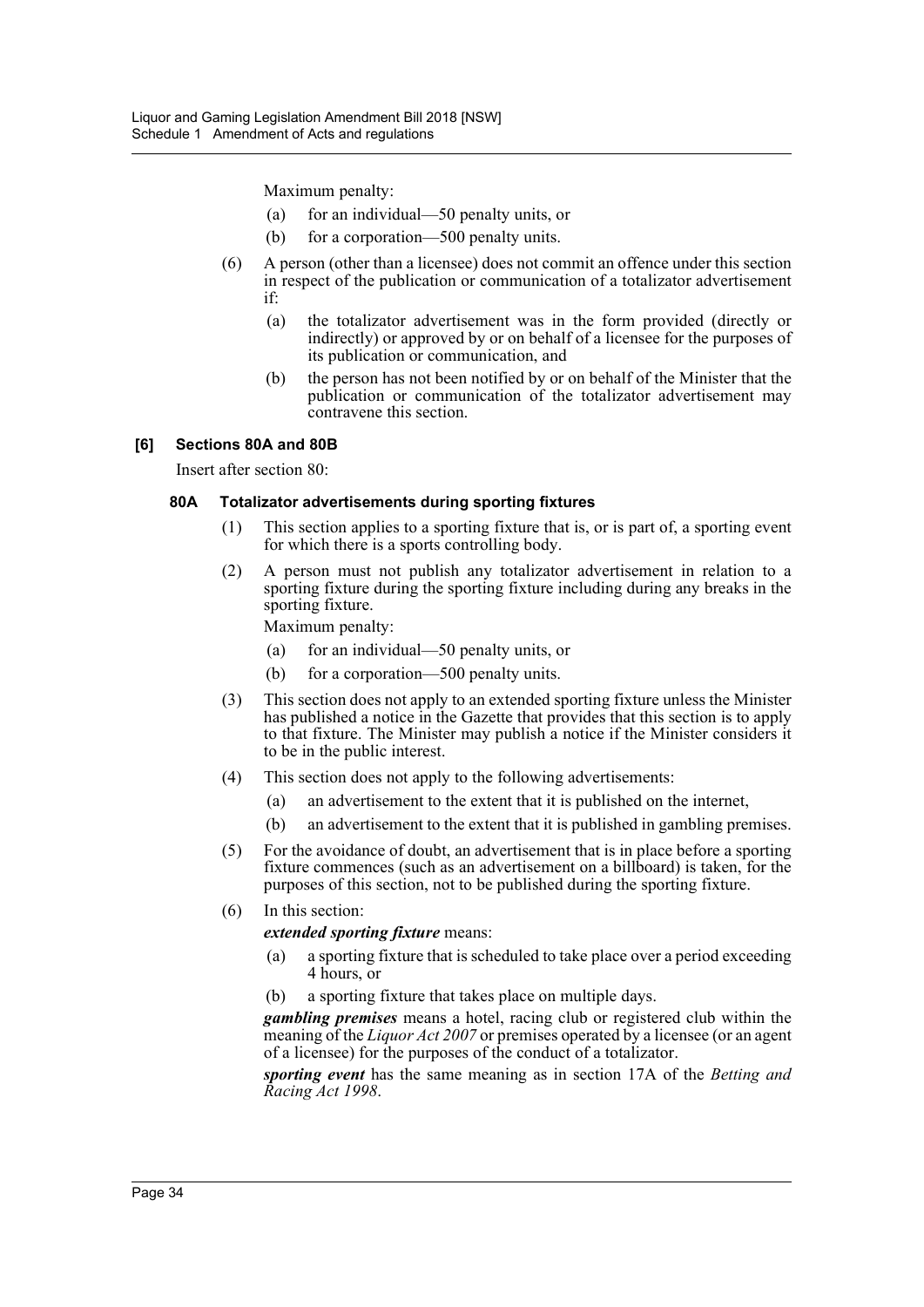*sporting fixture* means a single match, game, contest, race (but not a race within the meaning of the *Betting and Racing Act 1998*) or fight, whether taking place on a single day or multiple days.

*sports controlling body* for a sporting event means the sports controlling body prescribed for the sporting event under section 17B of the *Betting and Racing Act 1998*.

### **80B Gambling inducements**

A licensee or any other person must not offer or supply, or cause to be offered or supplied, any free or discounted liquor as an inducement to participate, or to participate frequently, in any totalizator betting.

Maximum penalty:

- (a) for an individual—50 penalty units, or
- (b) for a corporation—500 penalty units.

### **[7] Part 8, heading**

Omit the heading. Insert instead:

# **Part 8 Minister's investigation powers**

### **[8] Part 8, Division 1, heading**

Omit the heading.

### **[9] Part 8A**

Insert after section 91:

# **Part 8A Investigation and enforcement powers generally**

### **91A Definitions**

### In this Part:

*GALA Act* means the *Gaming and Liquor Administration Act 2007*. *Secretary* has the same meaning as in the *Gaming and Liquor Administration Act 2007*.

### **91B Purposes for which powers under this Part may be exercised**

Powers may be exercised under this Part for the following purposes:

- (a) for determining whether there has been compliance with or a contravention of this Act, and the regulations and instruments made under it,
- (b) for obtaining information or records for purposes connected with the administration of this Act and the regulations and instruments made under it,
- (c) in connection with exercising the functions of an inspector under this Act and the regulations and instruments made under it,
- (d) generally for administering this Act, and the regulations and instruments made under it, and promoting its objects.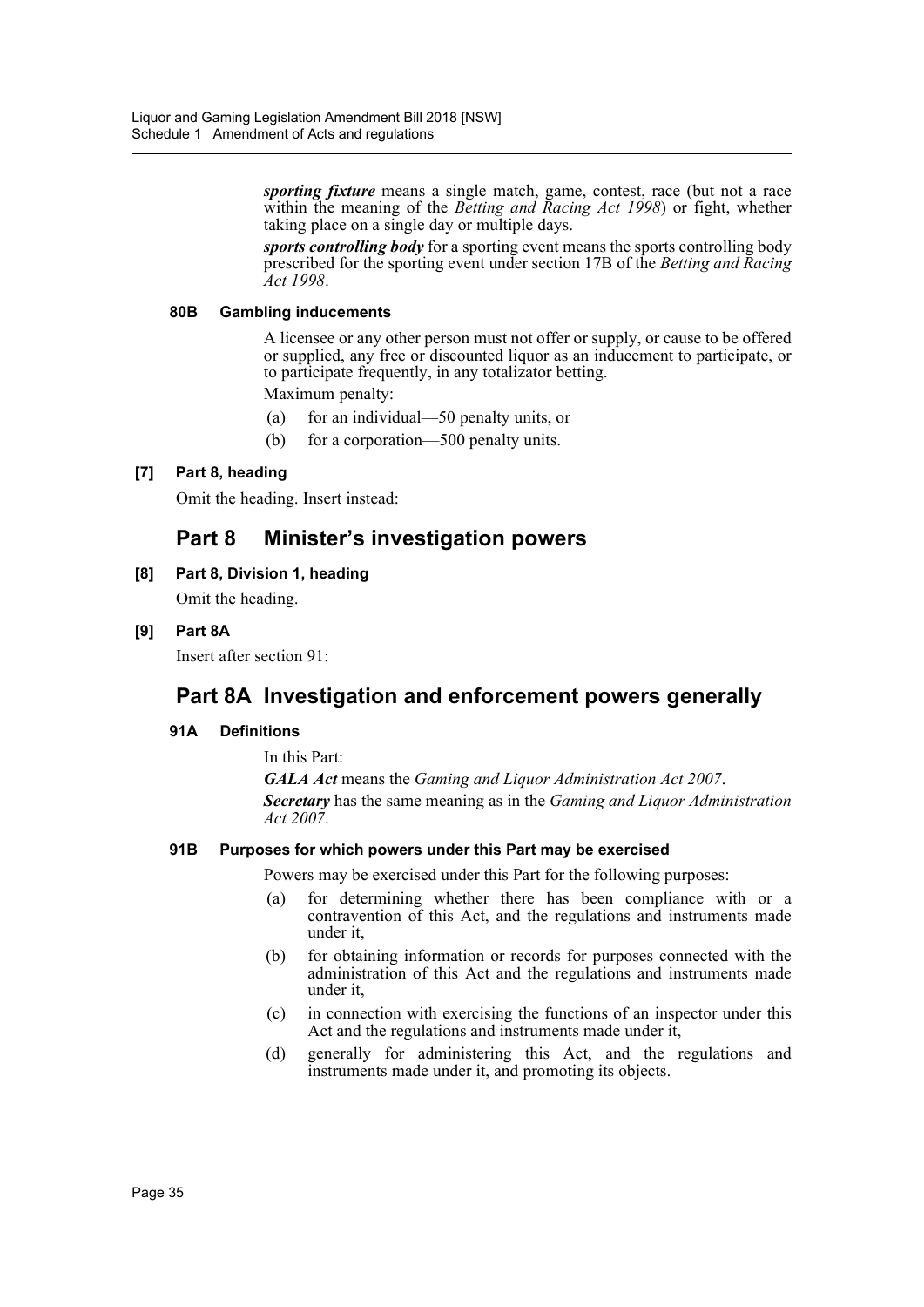### **91C Appointment and identification of inspectors**

- (1) The Secretary may appoint a Public Service employee to be an inspector for the purposes of this Act and the regulations and instruments made under it.
- (2) The Secretary is taken to have been appointed as an inspector.
- (3) The Secretary is to cause each inspector to be issued with a means of identification in the form approved by the Secretary.
- (4) In the course of exercising the functions of an inspector under this Act and the regulations and instruments made under it, the inspector must, if requested to do so by any person affected by the exercise of any such function, produce the inspector's identification for inspection by the person unless to do so would defeat the purpose for which the functions are to be exercised.

#### **91D Powers of inspectors**

An inspector has and may exercise the functions of an inspector under Divisions 2, 3, 4 and 6 of Part 4 of the GALA Act (as applied by section 91E) for any of the purposes referred to in section 91B.

#### **91E Application of GALA Act**

- (1) Sections 14 and 15 of the GALA Act apply to the appointment of an inspector under section 91C in the same way that they apply to the appointment of an inspector under the GALA Act.
- (2) The provisions of Divisions 2, 3, 4 and 6 of Part 4 of the GALA Act and sections 17 (Secrecy) and 37 (Protection from personal liability) apply to and in respect of this Act and the regulations and instruments made under it as if those provisions were part of this Act, but modified so that:
	- (a) references in those provisions to the gaming and liquor legislation were references to this Act and the regulations and instruments made under it, and
	- (b) references in those provisions to "this Act" and "this Part" were references to this Act and this Part, respectively, and
	- (c) references in those provisions to an inspector were references to inspectors appointed under section 91C, and
	- (d) references in sections 28 (2) and 30 (2) of the GALA Act to "the Authority" were references to the Secretary, and
	- (e) the reference in section 24 (1) of the GALA Act to section 18 were a reference to section 91B, and
	- (f) section 35 (2) of the GALA Act does not apply to the extent that it prevents a person from being excused from answering a question on the ground that the answer may tend to incriminate the person, and
	- (g) section 35 (5) (b) of the GALA Act does not apply to the extent that it makes information obtained as a result of an answer given that might incriminate a person admissible.
- (3) For the avoidance of doubt, a prosecution of a person for an offence against a provision of the GALA Act (as applying under this section) is to be taken as if the offence were an offence under this Act.
- (4) The functions that an inspector has under Part 4 of the GALA Act are, for the purposes of any provision of this Act and the regulations and instruments made under it, taken to be functions under this Act and the regulations and instruments made under it.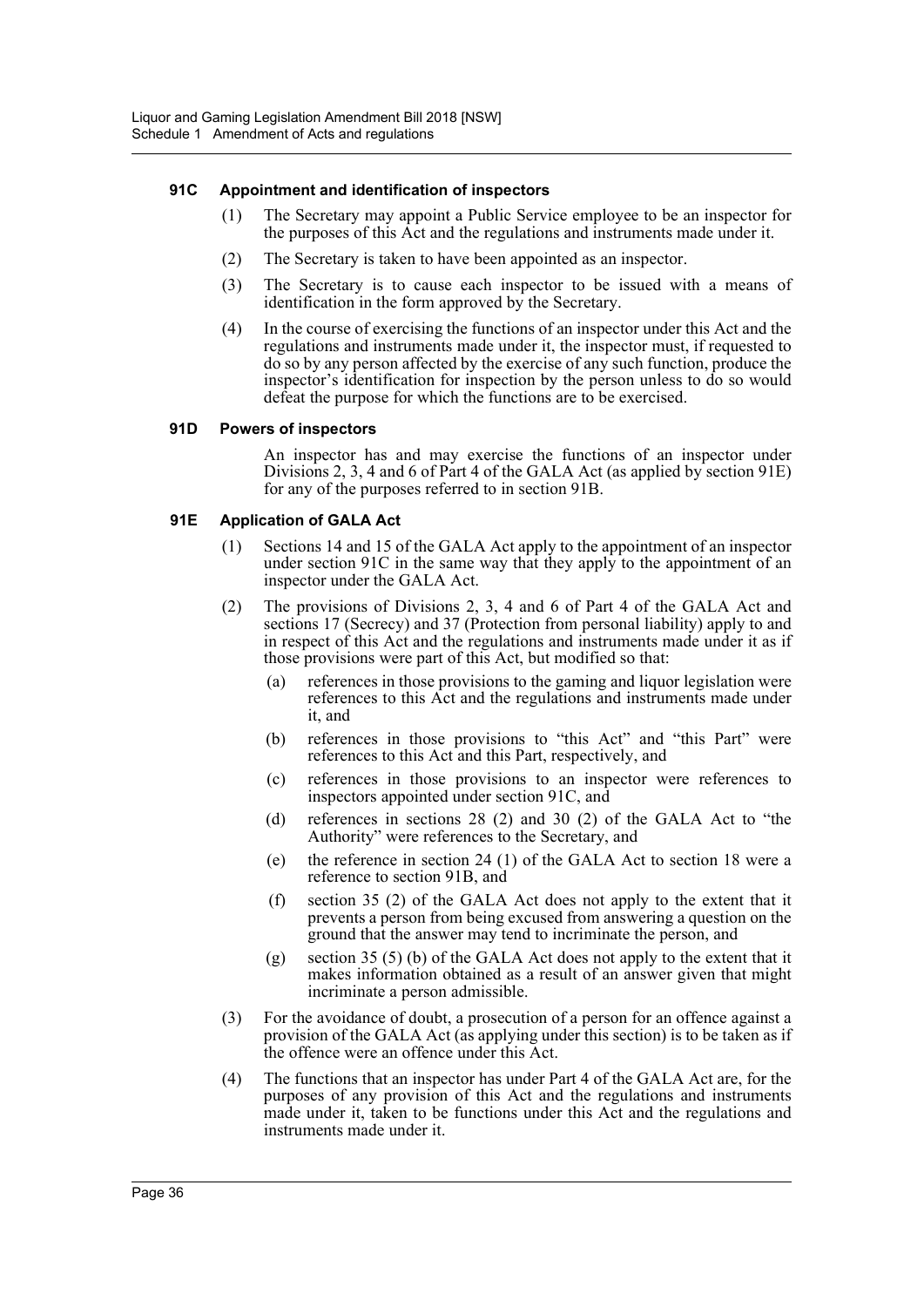(5) If an inspector has functions in respect of a matter under both the GALA Act (as applying under this section) and under any other provision of this Act or the regulations made under it, the fact that there is a restriction on the exercise of a function under this Act or the regulations does not of itself operate to restrict the exercise by an inspector of any similar or the same function under the GALA Act.

### **[10] Part 8, Division 2**

Omit the Division other than section 99 (Keeping and retention of records by licensee) and insert section 99 (renumbered as section 103B) before section 104 in Part 9.

### **[11] Part 8, Division 3, heading**

Omit the heading.

**[12] Part 8B, heading**

Insert before section 100:

# **Part 8B Proceedings for offences**

### **[13] Section 100A**

Insert after section 100:

#### **100A Penalty notices**

- (1) An inspector may issue a penalty notice to a person if it appears to the inspector that the person has committed a penalty notice offence.
- (2) A penalty notice offence is an offence against this Act or the regulations that is prescribed by the regulations as a penalty notice offence.
- (3) The *Fines Act 1996* applies to a penalty notice issued under this section. **Note.** The *Fines Act 1996* provides that, if a person issued with a penalty notice does not wish to have the matter determined by a court, the person may pay the amount specified in the notice and is not liable to any further proceedings for the alleged offence.
- (4) However:
	- (a) section 22A (1) of the *Fines Act 1996* does not apply in relation to disciplinary action under Part 3 of this Act, and
	- (b) despite section 22A (2) of the *Fines Act 1996*, when an amount is paid under this section in respect of a penalty notice issued to a person, the person is, for the purposes of Part 3 of this Act, taken to have been convicted of the offence to which the penalty notice relates.
- (5) The amount payable under a penalty notice issued under this section is the amount prescribed for the alleged offence by the regulations (not exceeding the maximum amount of penalty that could be imposed for the offence by a court).
- (6) This section does not limit the operation of any other provision of, or made under, this or any other Act relating to proceedings that may be taken in respect of offences.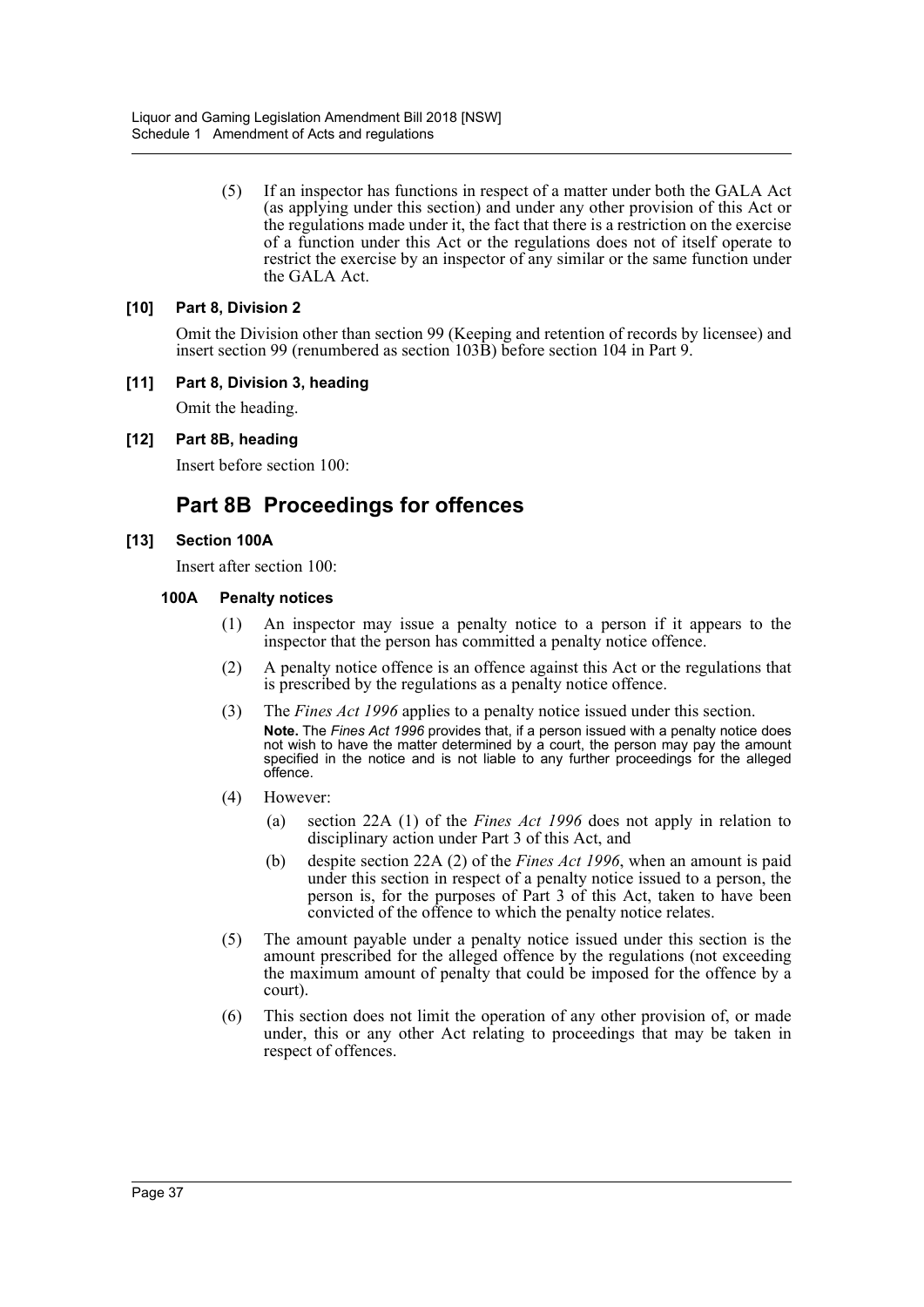### **[14] Schedule 2 Savings, transitional and other provisions**

Insert after Part 7:

# **Part 8 Provisions consequent on enactment of Liquor and Gaming Legislation Amendment Act 2018**

### **25 Definition**

In this Part:

*amending Act* means the *Liquor and Gaming Legislation Amendment Act 2018*.

#### **26 Inspectors**

A person who, immediately before the repeal of section 92 by the amending Act, was an inspector for the purposes of this Act is taken, on that repeal, to have been appointed as an inspector under section 91C as inserted by the amending Act.

#### **27 Search warrants**

Section 95, as in force immediately before its repeal by the amending Act, continues to apply to a search warrant issued under that section before its repeal.

### **1.15 Totalizator Regulation 2012**

### **[1] Clause 10A**

Insert after clause 10:

### **10A Advisory statement**

The following advisory statement is prescribed for the purposes of section 80 (4) of the Act:

Think! About your choices Call Gambling Help 1800 858 858 www.gamblinghelp.nsw.gov.au

### **[2] Part 3, Divisions 2 Totalizator advertising and inducements**

Omit the Division.

### **[3] Clause 15 Remedial orders**

Omit "section 80 (1)" from clause 15 (a). Insert instead "sections 80, 80B".

### **[4] Clause 15 (b)**

Omit "7, 9, 12 and 13". Insert instead "7 and 9".

### **[5] Clause 15C**

Insert after clause 15B:

### **15C Penalty notices**

For the purposes of section 100A of the Act, an offence under section 34 (1) or (4) of the GALA Act as applied by section 91E of the Act is prescribed as